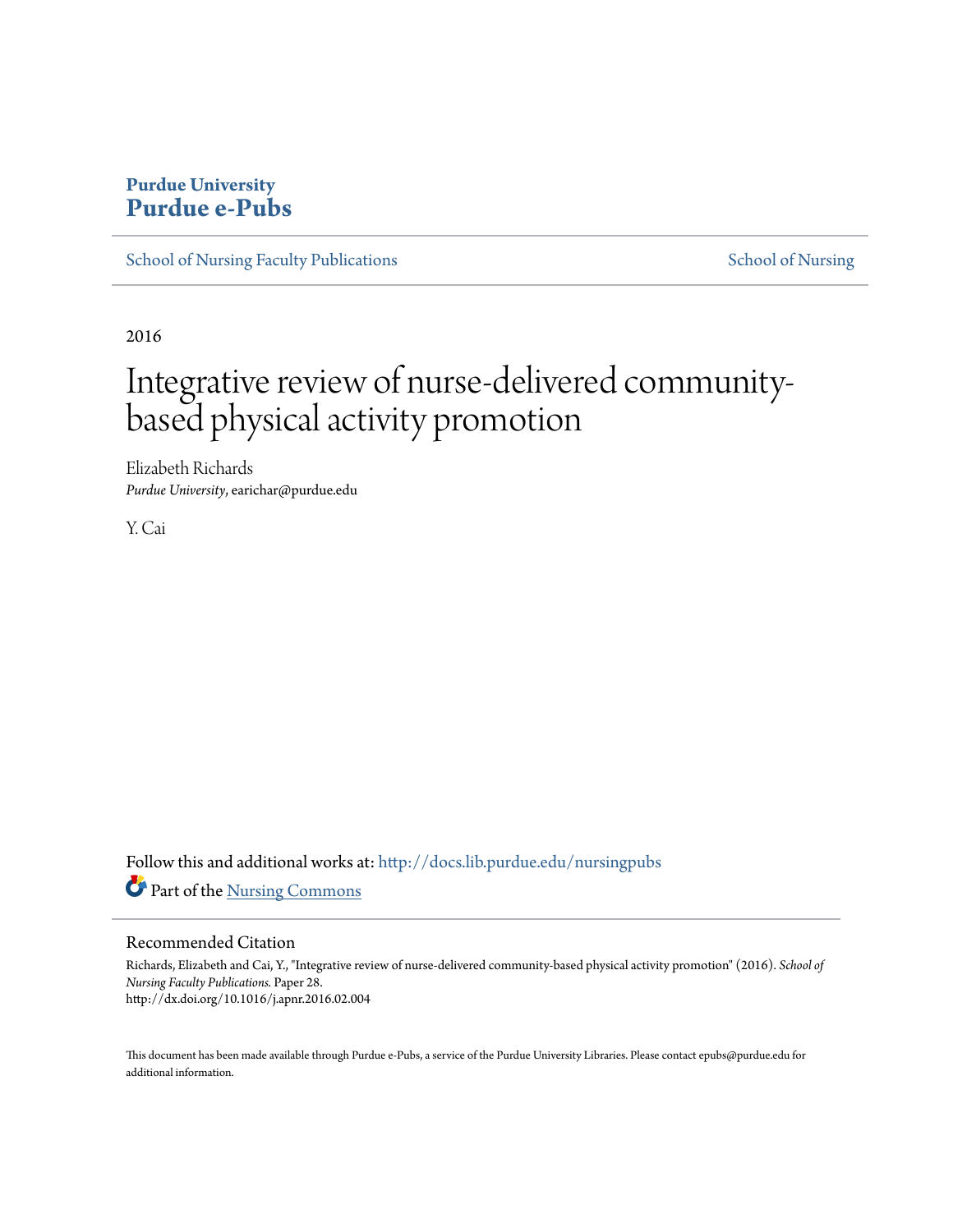# Running Head: ROLE OF NURSES IN COMMUNITY PHYSICAL ACTIVITY PROMOTION

Integrative Review of Nurse-delivered Community-based Physical Activity Promotion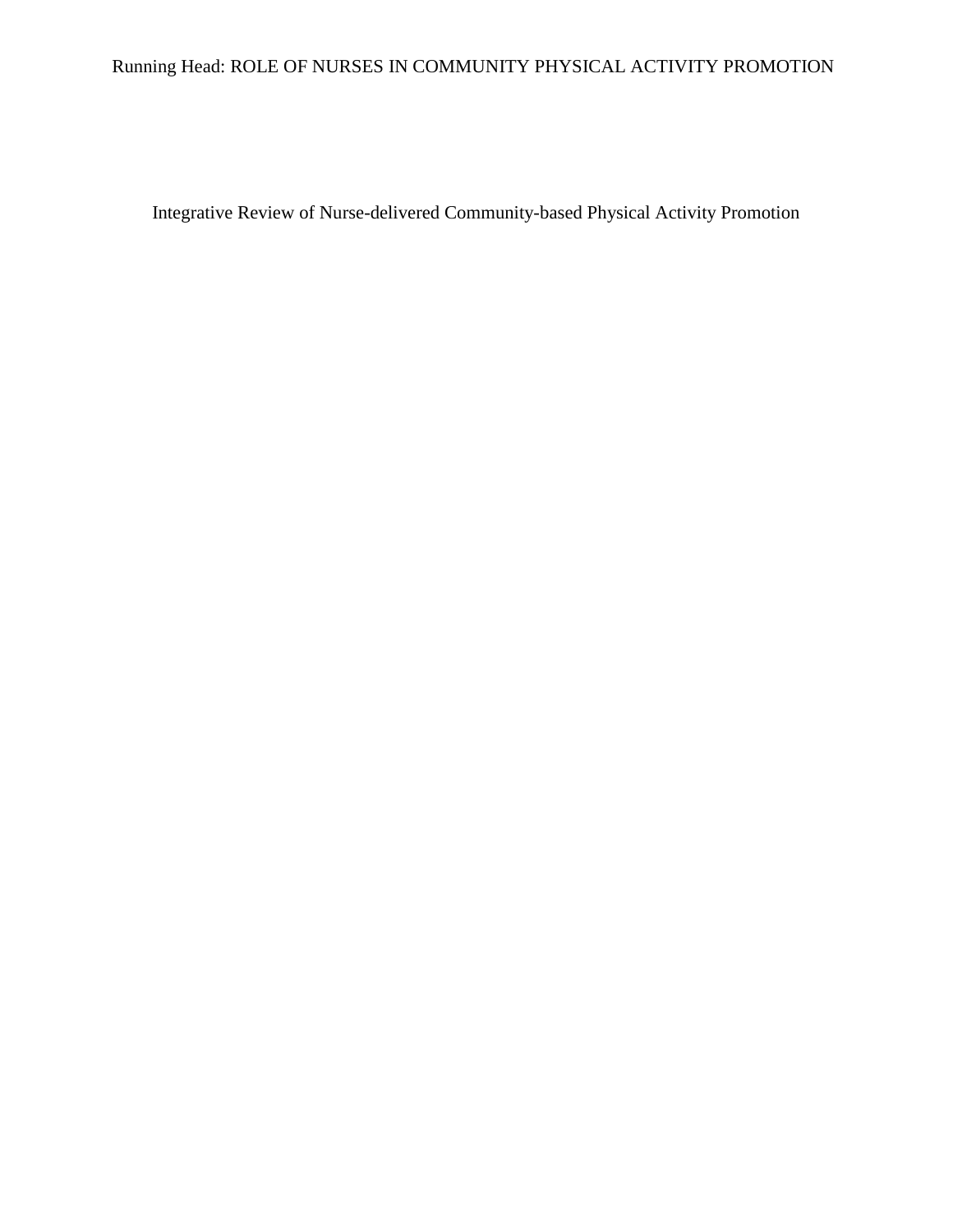## **Abstract**

**Purpose:** The purpose of this integrative review is to 1) describe intervention attributes, 2) describe the role of nurses in community PA promotion, and 3) describe the efficacy of the interventions in terms of PA behavior change. **Methods:** Computerized database and ancestry search strategies located distinct intervention trials between 1990 and 2015. **Results:** Thirteen national and international studies with 2,353 participants were reviewed. Multi-dose, face-toface, group-based interventions with or without individual-based contacts for 6 months or less were the most common intervention delivery modes. Only 40% (n=5) of the studies integrated health behavior theory into intervention design. Less than half of the studies demonstrated efficacy in increasing PA. **Conclusions:** Results suggest that group-based community interventions, such as exercise classes, group walking and group education/counseling, may be more effective in increasing PA compared to individual-based education. Additional rigorously designed studies are warranted to explore the indicators for successful community-based PA promotion.

Key words: physical activity; intervention; community; nurse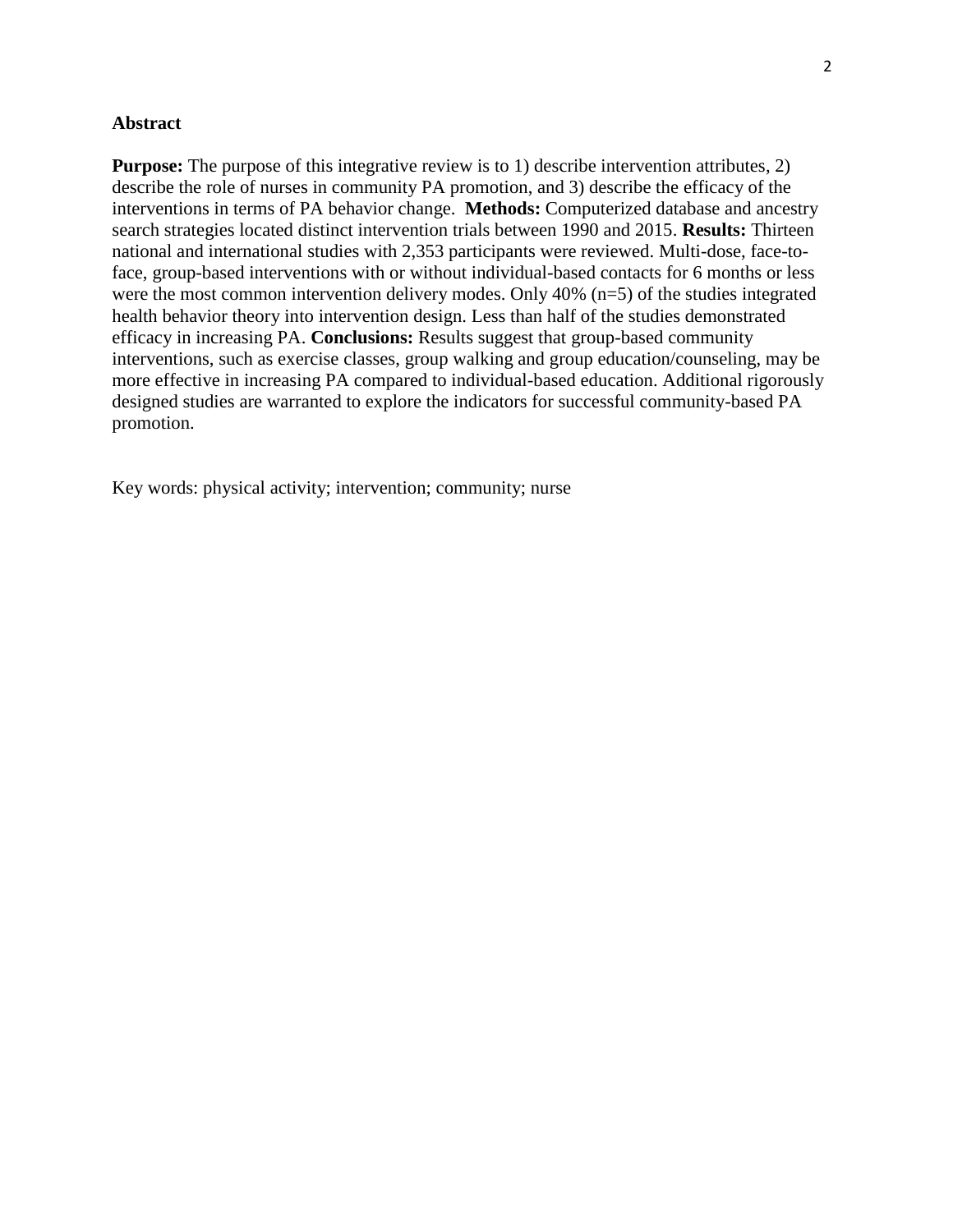## **Background**

Increasing population physical activity (PA) to an adequate level is a public health priority as it is a key primary and secondary prevention strategy for chronic diseases and some cancers and is ranked as a leading national health indicator by Healthy People 2020 (USDHHS, 2010). Despite this, fewer than 5% of US adults are sufficiently active to support health (Troiano et al., 2008). Reviews of PA counseling by healthcare providers show a decline in the percentage of PA counseling delivered solely by physicians (Tulloch, Fortier, & Hogg, 2006). This decline may be due to time constraints and lack of reimbursement for PA counseling efforts (Tulloch et al., 2006).

The Task Force on Community Preventive Services (2002) strongly recommends community-based PA interventions, especially interventions that focus on social support or individually-adapted health behavior change programs. In addition, community-based PA interventions have been found to be more cost-effective than supervised exercise sessions (Garrett et al., 2011). Furthermore, a broad review of community-based PA interventions concluded that these interventions are most effective when some form of personal contact for intervention delivery is included (Bock, Jarczok, & Litaker, 2014). Tailoring intervention content was also important in the success of interventions (Bock et al., 2014).

Given the importance of personal contact and tailoring of interventions to intervention success, nurses are well suited to deliver PA interventions in these community settings. Community-based nurses see patients in their natural environment and can involve families and support systems in the intervention. These nurses often have long-term contact with patients often see patients with existing chronic conditions that would benefit from increased PA. However, the specific role of nurses in community-based PA promotion is understudied.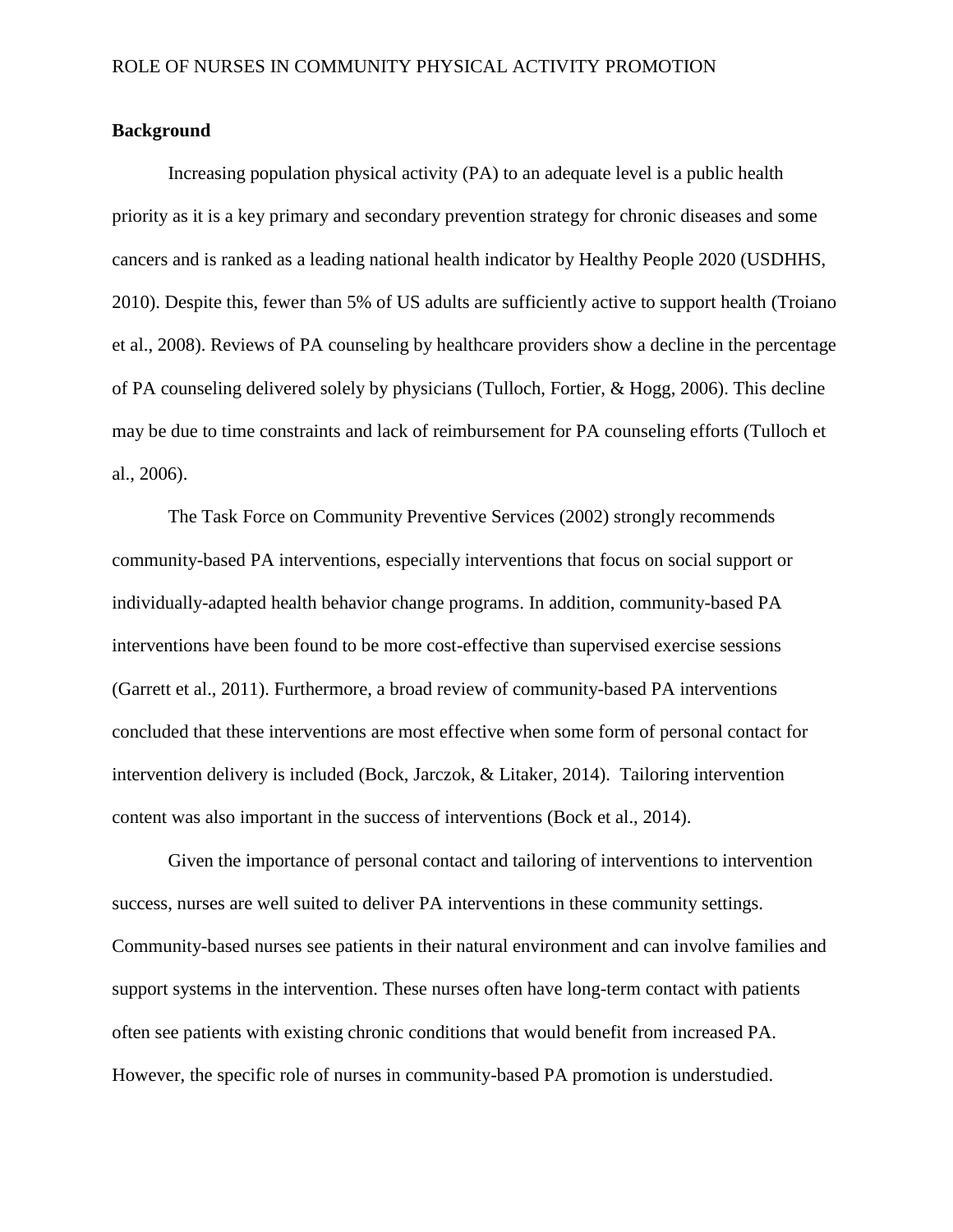Increased research on the effectiveness of PA interventions will assist with identifying practical aspects of interventions that can be efficiently integrated into diverse clinical and community settings. Therefore, a comprehensive review of the existing literature is warranted. For the purpose of this review, community-based PA interventions are defined as structured interventions with the main purpose of increasing PA and occur in one of a variety of community settings (i.e. church, community center). Interventions conducted solely in clinical, occupational, or home settings were not included because they comprise a separate body of literature. The purpose of this integrative review is to 1) describe intervention attributes, 2) describe the role of nurses in community PA promotion, and 3) describe the efficacy of the interventions in terms of PA behavior change.

#### **Methods**

#### *Design and Sample*

An integrative review was conducted to synthesize the peer-reviewed literature to describe the role of nurses in PA interventions conducted in community settings and to determine intervention attributes which lead to positive changes in PA behavior. This review followed the methodology suggested by Whittemore and Knafl (2005), which allows data to be categorized and synthesized using five steps: data reduction, data display, data comparison, conclusion drawing, and verification. A systematic search of existing peer-reviewed, community-based PA intervention studies was conducted through the following online databases: CINAHL, PubMed, PsycINFO, SportDiscus, Cochrane, and Sigma Theta Tau Research Repository. The following keywords and search strategy were chosen: (physical activity OR exercise OR walking) AND (community OR public) AND nurse. Studies were included if they: (1) were published in English from 1990-2015, (2) involved adult participants, (3) had a registered nurse (RN) or nurse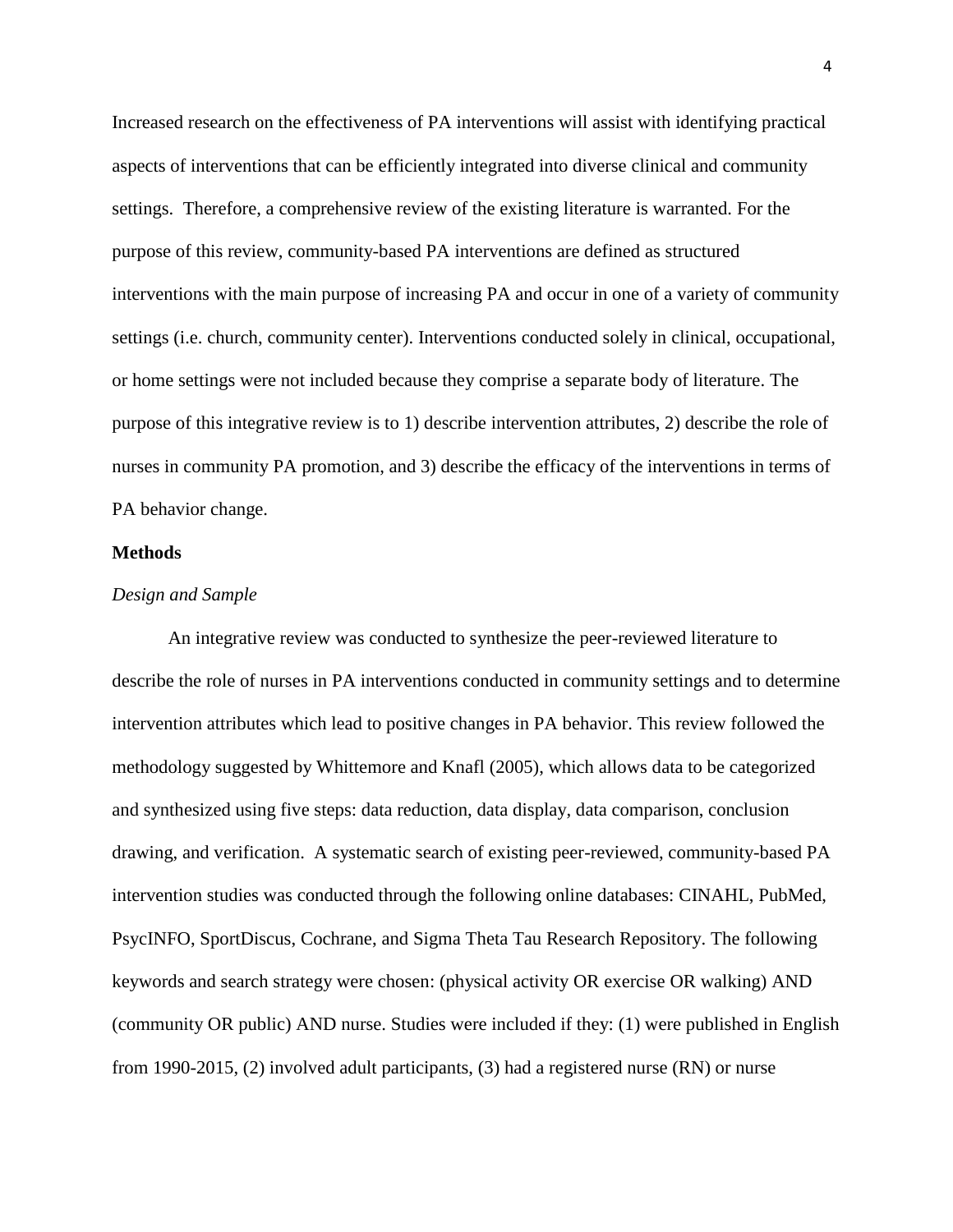practitioner (NP) involved in intervention delivery, (4) conducted interventions in community settings, and (5) directly measured overall PA, exercise, or walking as an outcome. Intervention delivery was defined as the nurse having some direct interaction with the intervention recipient. For example, interventions which only involved mail-based modalities were not included.

The initial search resulted in a sample of 1,852 citations (see Figure 1). Both authors independently reviewed the studies to assess fit with the inclusion criteria. After removing duplicates and screening titles and abstracts, 130 potentially relevant studies were identified for evaluation. After full-text readings, 119 studies were excluded primarily because of duplicates, studies were not conducted in community settings, a nurse was not involved in the intervention, or studies did not assess a specific outcome of PA. Ancestry searches on previously published review articles and all potential primary studies identified 2 additional studies. The final sample for this integrative review was comprised of 13 studies.

#### *Measures*

Once the studies were identified, determination of the qualities constituting a successful intervention was explored. In this review, the success of an intervention was defined as effectively producing the desired result (Puddy & Wilkins, 2011). The definition of effectiveness is based on the Continuum of Evidence of Effectiveness diagram designed by Puddy and Wilkins (2011) that ranges from highly rigorous and effective at the highest level of the scale to highly rigorous, yet harmful at the lowest level. The determination of effectiveness gradually increases as the rigor of the research methods increase while achieving significant research outcomes. Accordingly, evidence of effectiveness is considered "Harmful" (VII), "Unsupported" (VI), Undetermined" (V), "Emerging" (IV), "Promising Direction" (III), "Supported",(II) and "Well Supported" (I) (Puddy & Wilkins, 2011) (See Table 1). In the highest level of effectiveness, a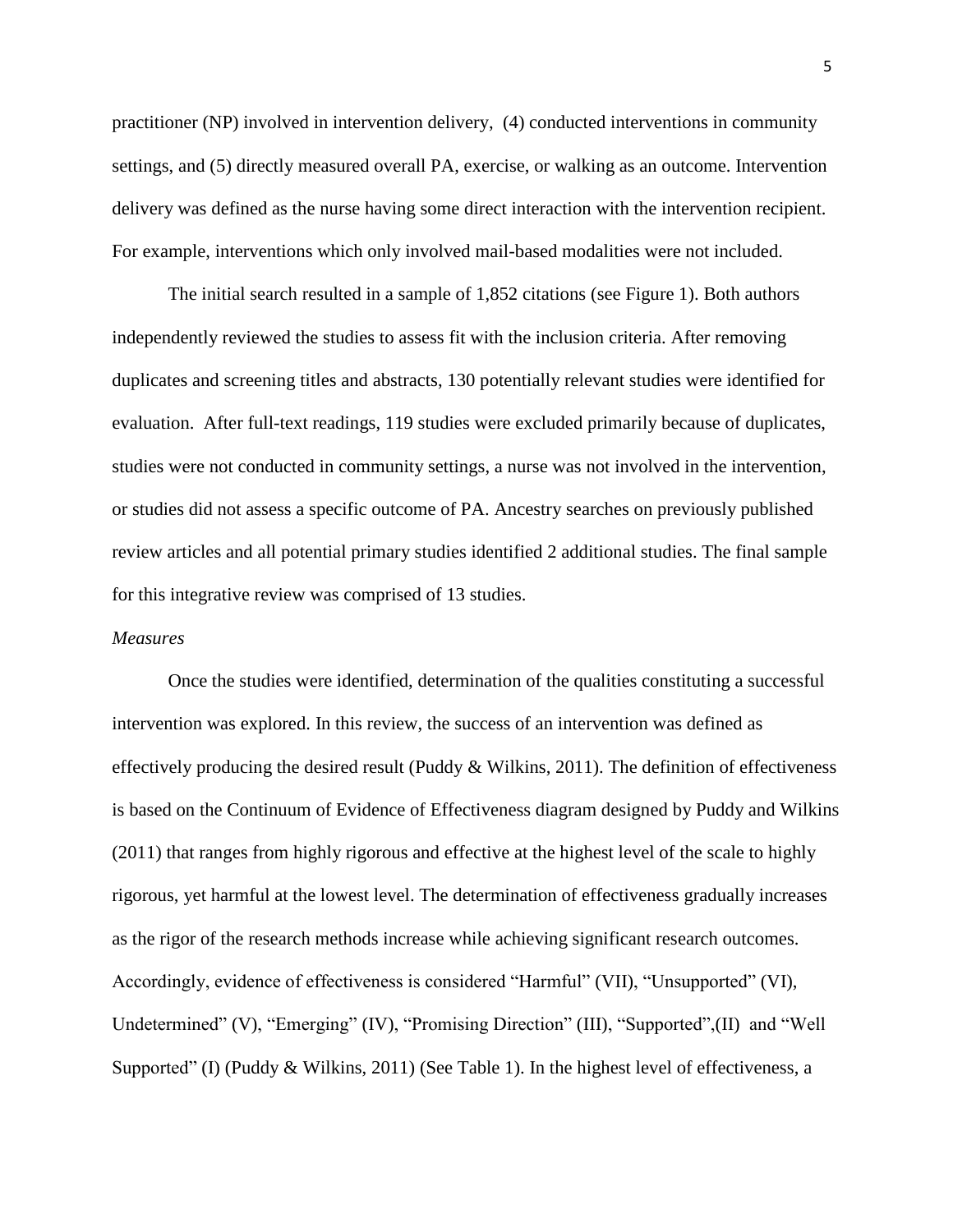PA promotion strategy is considered effective when the reported findings of an experimental or quasi-experimental study design display evidence that the intended PA outcome occurred as a result of the research intervention (Puddy & Wilkins, 2011).

## *Data Abstraction and Synthesis*

Identified studies were examined by selected variables (if available), using the following data collection categories: (1) design and sample: publication year, country, study design; (2) intervention characteristics: setting, content/delivery mode, duration, theoretical framework; (3) role of nurse; (4) sample characteristics; (5) PA measures and time points; and (6) key PA findings (see Table 1). The identified studies were not statistically combined (i.e. effect size) due to variation in study designs, samples, settings, and PA outcomes (Whittemore & Knafl, 2005).



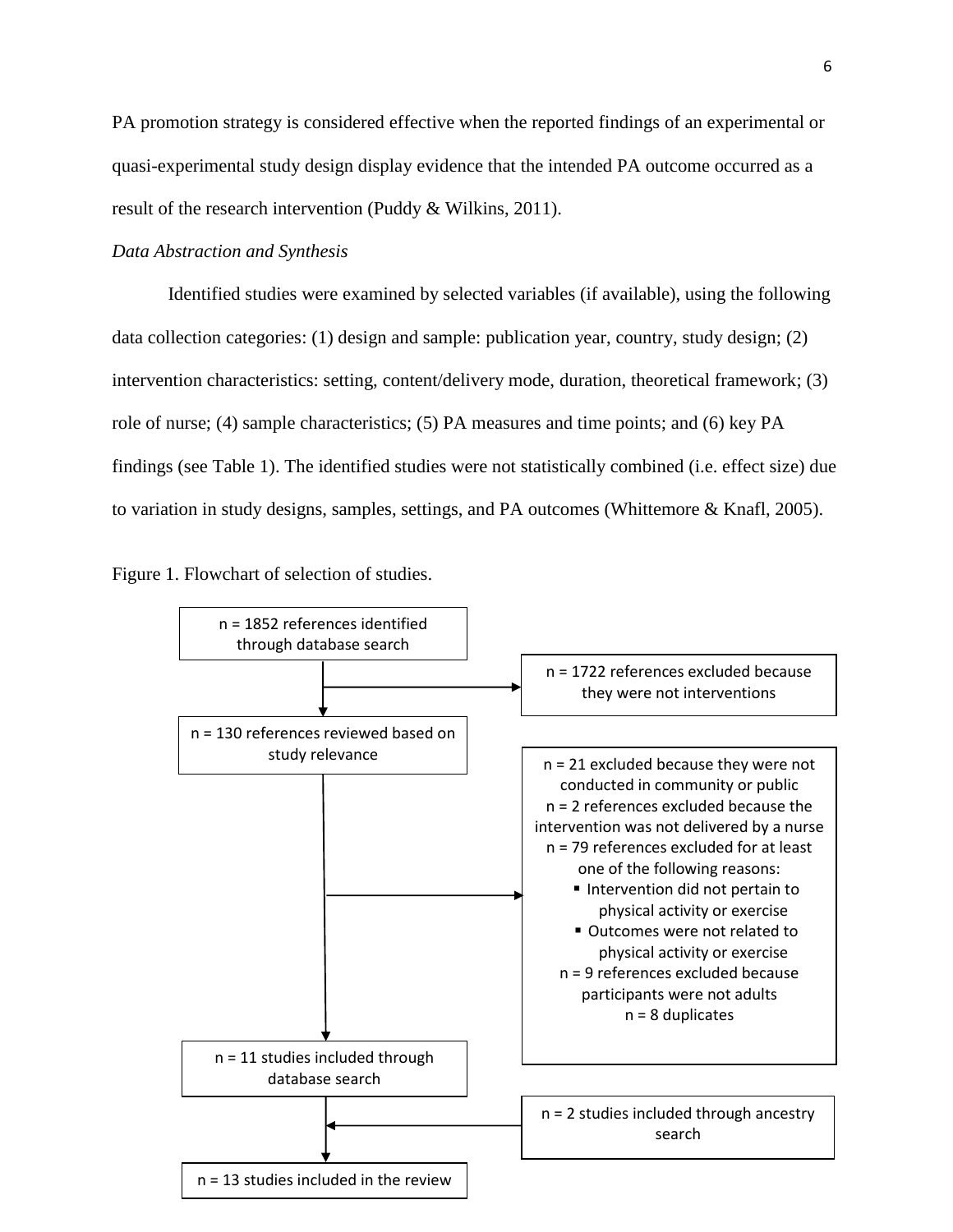#### **Results**

**Intervention Attributes***.* Interventions were conducted in community centers, senior centers, churches, a community fitness center, and a community nursing service setting. Seven studies solely used face-to-face intervention delivery (Baldwin, 2015; Banks-Wallace & Conn, 2005; Choi & Rush, 2012; Harris et al., 2013; Huang et al., 2002; Peterson, 2005; Smith, 2012), one study used telephone delivery only (Chiang & Sun, 2009), and the remaining five used more than one delivery mode (Holland et al., 2005; Lee et al., 2007; Leveille et al., 1998; Speck et al., 2007; Wallace et al., 1998). Four studies used individual-based intervention delivery only (Chiang & Sun, 2009; Harris et al., 2013; Lee et al., 2007; Peterson, 2005), four studies used group-based intervention only (Banks-Wallace & Conn, 2005; Choi & Rush, 2012; Huang et al., 2002; Smith, 2012), and the remaining five studies used a combination of individual- and groupbased strategies.

Most (12/13, 92%) of the studies provided multiple intervention doses, except one study delivered a one-time weight-bearing exercise education session (Smith, 2012). Three of the 13 studies involved PA education only (Harris et al., 2013; Huang et al., 2002; Smith, 2012), eight studies involved some combination of PA education/counseling and cognitive-behavioral strategies (Baldwin, 2015; Banks-Wallace & Conn, 2005; Chiang & Sun, 2009; Choi & Rush, 2012; Holland et al., 2005; Lee et al., 2007; Leveille et al., 1998; Peterson, 2005), and the remaining two involved the combination of behavioral (i.e., exercise classes and supervised walking) and cognitive-behavioral strategies (Speck et al., 2007; Wallace et al., 1998). Most (10/13, 77%) of the studies had an intervention duration of 6 months or less. Only four studies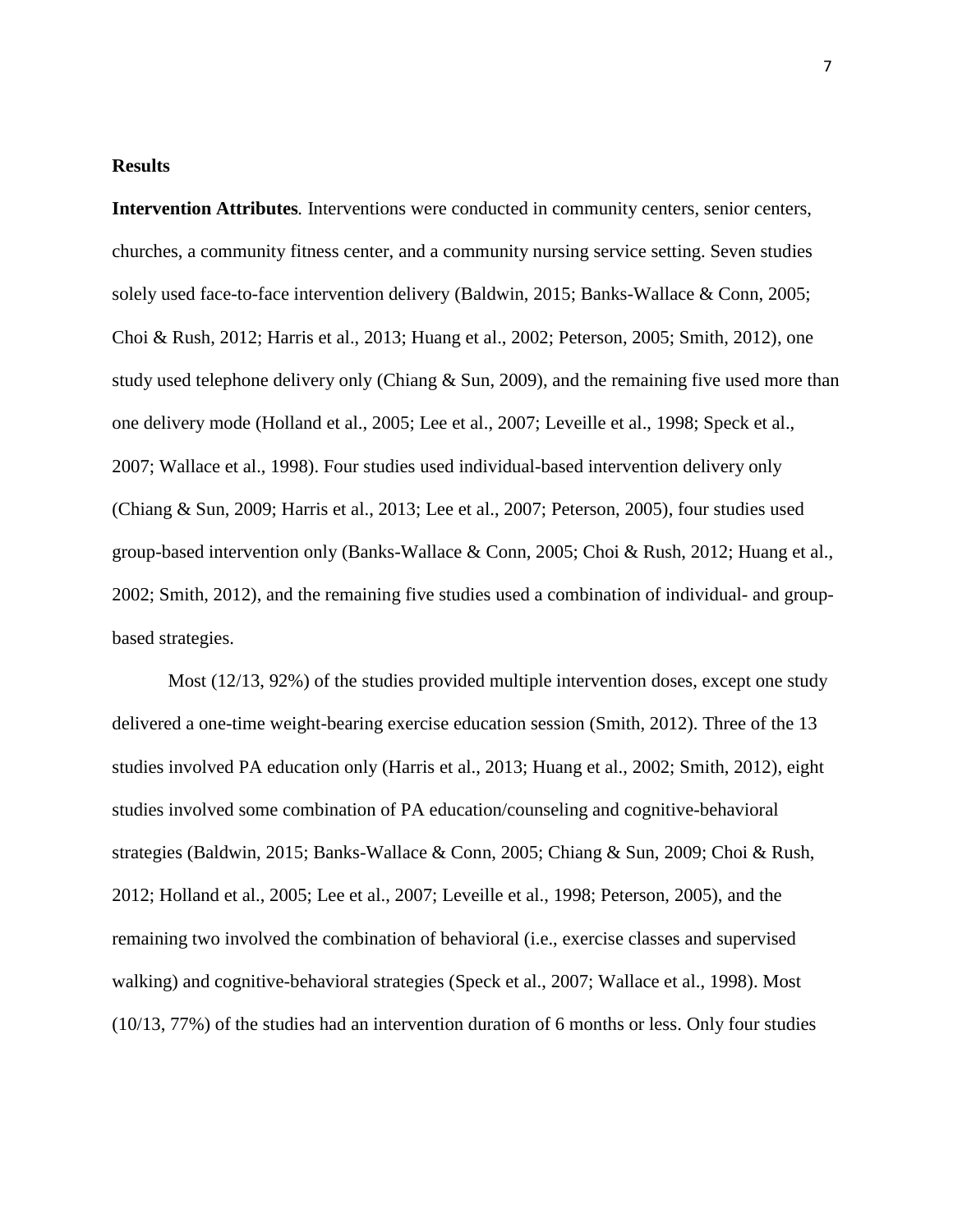had follow-up measurements extending beyond immediately post-intervention (Banks-Wallace & Conn, 2005; Choi & Rush, 2012; Harris et al., 2013; Smith, 2012).

**Role of the Nurse***.* In two of the 13 studies, nurses led community walking programs and provided weekly intervention contacts over 6 months (Speck et al., 2007) or monthly contacts over 12 months (Banks-Wallace & Conn, 2005). In five studies, nurses provided face-to-face or telephone PA counseling (Choi & Rush, 2012; Harris et al., 2013; Holland et al., 2005; Leveille et al., 1998; Smith, 2012). In one of these 5 studies, the counseling sessions were followed by supportive or motivational follow-up contacts (3 face-to-face visits and 9 telephone calls) (Leveille et al., 1998). In two studies, nurses delivered Chinese/Korean culturally-tailored PA counseling and motivational support (Chiang & Sun, 2009; Choi & Rush, 2012). Two of the 13 studies provided exercise training sessions organized by nurses and lead by exercise instructors (Huang et al., 2002; Wallace et al., 1998). In five of the 13 studies, nurses helped participants develop exercise plans (Baldwin, 2015; Holland et al., 2005; Leveille et al., 1998; Peterson, 2005; Wallace et al., 1998). In seven of the 13 studies nurses delivered motivational and/or supportive contacts as the main PA intervention.

**Efficacy of Interventions for Increasing Physical Activity.** Overall, seven of the 13 studies demonstrated efficacy in PA behavior change (Baldwin, 2015; Banks-Wallace & Conn, 2005; Holland et al., 2005; Huang et al., 2002; Lee et al., 2007; Leveille et al., 1998; Smith, 2012). Three of the five RCTs reported a significant difference between groups in self-reported PA outcomes post-intervention, with all three studies receiving an effectiveness rating of "wellsupported" (i.e., level of general or aerobic PA, stretching exercise, or walking) (Holland et al., 2005; Lee et al., 2007; Leveille et al., 1998). Interventions in these 3 RCTs were all motivational/supportive interventions: encouraging subjects to engage in community PA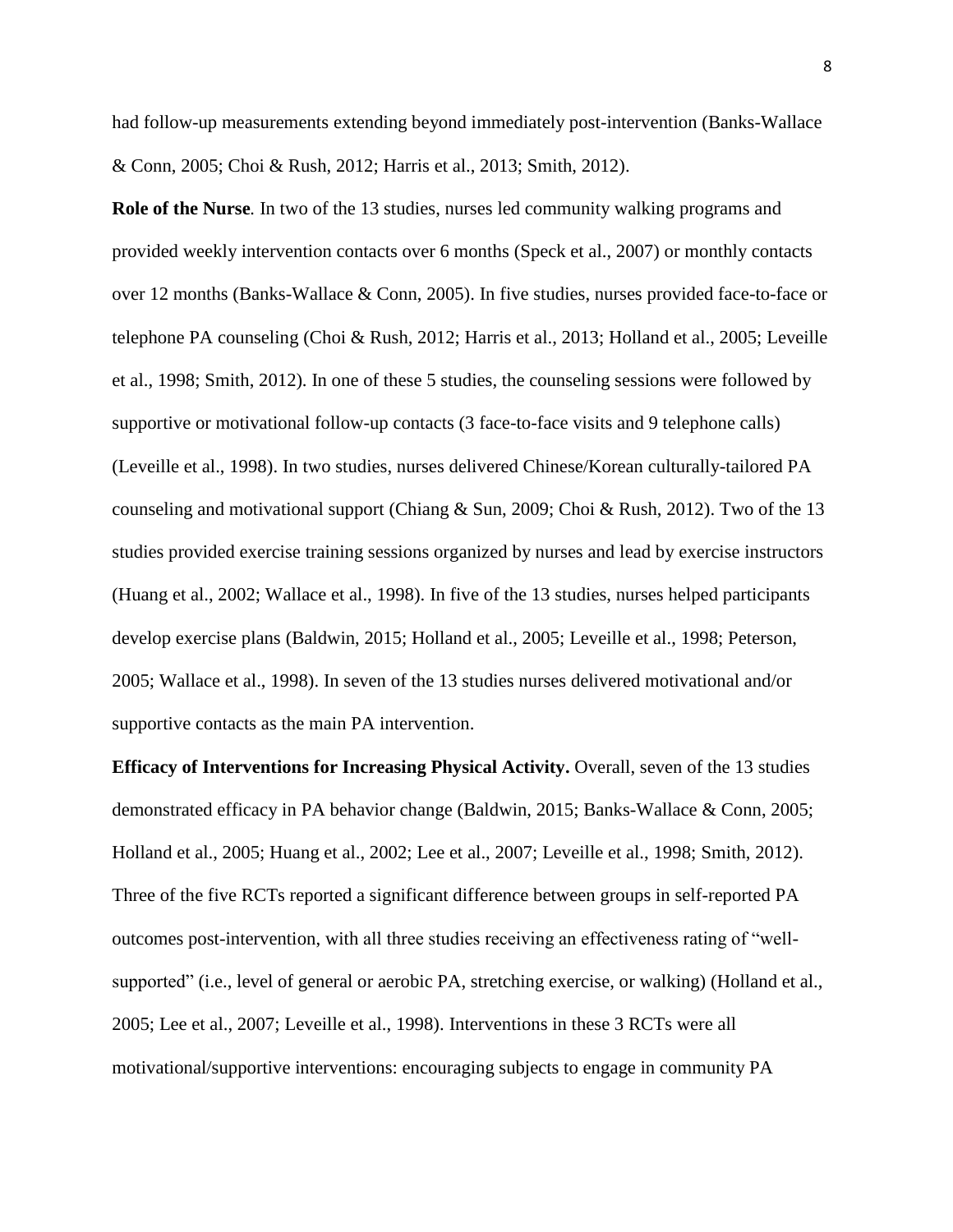programs (i.e., PA education classes, swimming, dancing, and Tai Chi) or to increase walking, and monitoring goal attainment. All three non-randomized controlled trials reported nonsignificant differences between groups in PA outcomes and received an effectiveness rating of "unsupported" (Chiang & Sun, 2009; Harris et al., 2013; Speck et al., 2007).

Three of the 5 uncontrolled pretest-posttest studies reported significant increases in selfreported PA behaviors post-interventions (Baldwin, 2015; Huang et al., 2002) or at 1 month following a one-time exercise education (Smith, 2012). Baldwin (2015) and Huang (2002) received an effectiveness rating of "promising direction" while Smith (2012) received a rating of "well-supported". One short-period study reported a dramatic trend of PA increase at 6-month follow-up ( $p = 0.07$ ) (Choi & Rush, 2012). Therefore both of these studies received an effectiveness rating of "undetermined". The remaining study found a 5% increase in pedometerbased daily step counts post intervention and a 37% increase at 6 months following the intervention with no statistical significance reported (Banks-Wallace & Conn, 2005). Five of the eight studies involving both PA education and cognitive-behavioral strategies demonstrated efficacy (Baldwin, 2015; Banks-Wallace & Conn, 2005; Holland et al., 2005; Lee et al., 2007; Leveille et al., 1998). Two of three studies with PA education only demonstrated efficacy (Huang et al., 2002; Smith, 2012), and neither of the 2 studies that used a combination of behavioral and cognitive-behavioral strategies demonstrated efficacy (Speck et al., 2007; Wallace et al., 1998). One of the four studies that delivered individual-based counseling and/or motivational contacts demonstrated efficacy (Lee et al., 2007), three of the four group-based interventions demonstrated efficacy (Banks-Wallace & Conn, 2005; Huang et al., 2002; Smith, 2012), and three of the five studies involving both individual- and group-based interventions demonstrated efficacy (Baldwin, 2015; Holland et al., 2005; Leveille et al., 1998). Four of the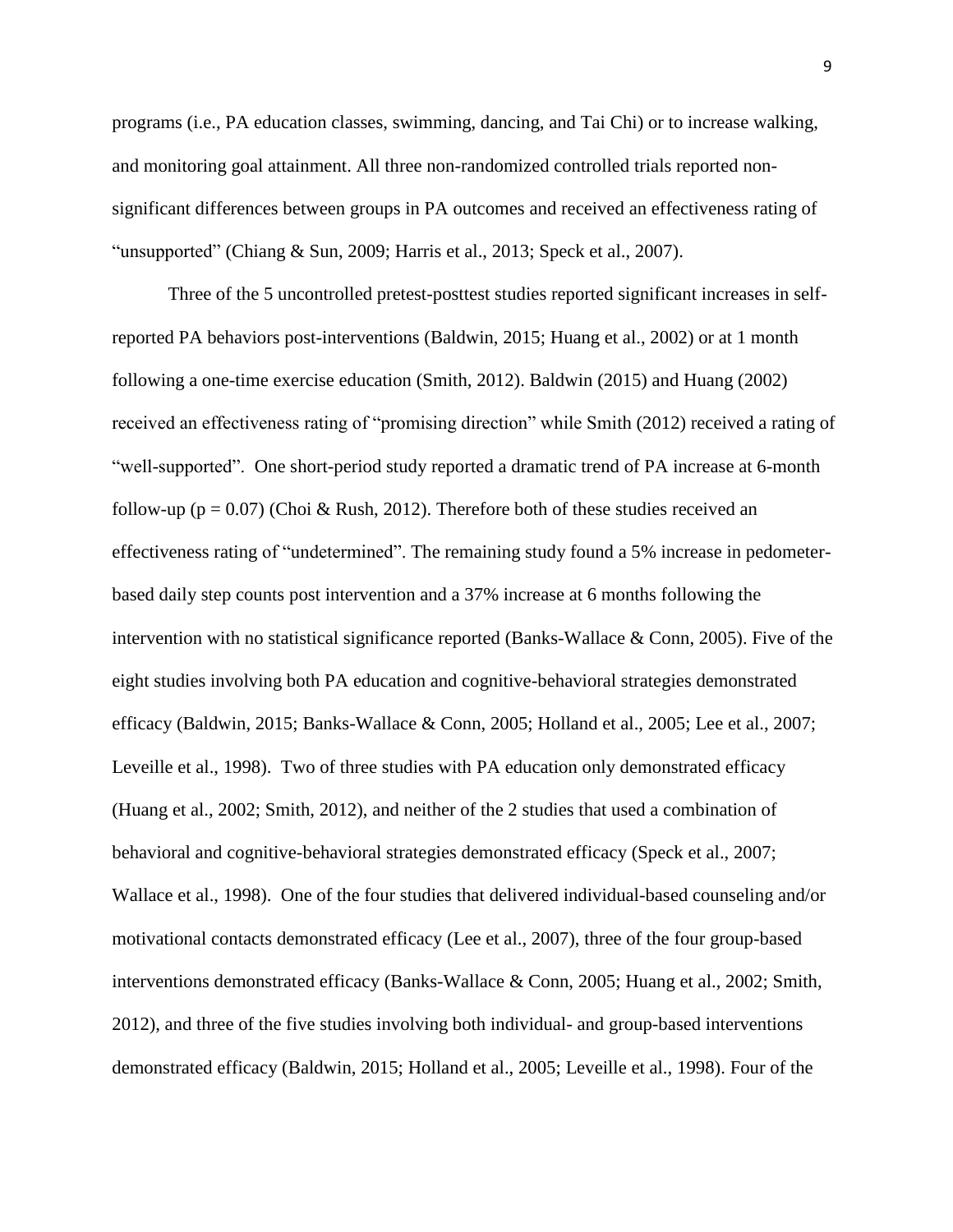ten studies with 6-month or less follow-ups demonstrated efficacy, while all three studies with follow-ups longer than 6 months demonstrated efficacy (Banks-Wallace & Conn, 2005; Holland et al., 2005; Leveille et al., 1998). Six of the eleven studies that measured PA outcomes by selfreport demonstrated efficacy (Baldwin, 2015; Holland et al., 2005; Huang et al., 2002; Lee et al., 2007; Leveille et al., 1998; Smith, 2012), while one of the two studies using pedometer-based measures demonstrated efficacy (Banks-Wallace & Conn, 2005). Two of the five theory-based interventions resulted in positive findings (Lee et al., 2007; Smith, 2012) and half of the twelve multi-dose interventions demonstrated efficacy (Baldwin, 2015; Banks-Wallace & Conn, 2005; Holland et al., 2005; Huang et al., 2002; Lee et al., 2007; Leveille et al., 1998).

**Summary of Results.** More than half of the experimental and quasi-experimental studies did not demonstrate efficacy in PA behavior change. Efficacy was more likely demonstrated in studies with lower quality study designs according to the Continuum of Evidence of Effectiveness (Puddy  $&$  Wilkins, 2011). It is also unclear whether positive intervention effects could extend post intervention, because most studies included in this review measured PA outcomes at the end of the intervention period with no follow-up measures.

In general, most studies included in this review used multi-dose PA interventions and over half of the studies conducted multi-method interventions. Most interventions involved some combination of PA education, behavioral and cognitive-behavioral strategies. Most studies included community-dwelling older adults. Face-to-face, group-based interventions with or without individual-based contacts were the most common intervention delivery modes.

#### **Discussion**

No single intervention strategy consistently resulted in positive changes in PA behavior. However, findings support that group-based community interventions, such as exercise classes, walking groups and group education/counseling, seem to be more effective compared to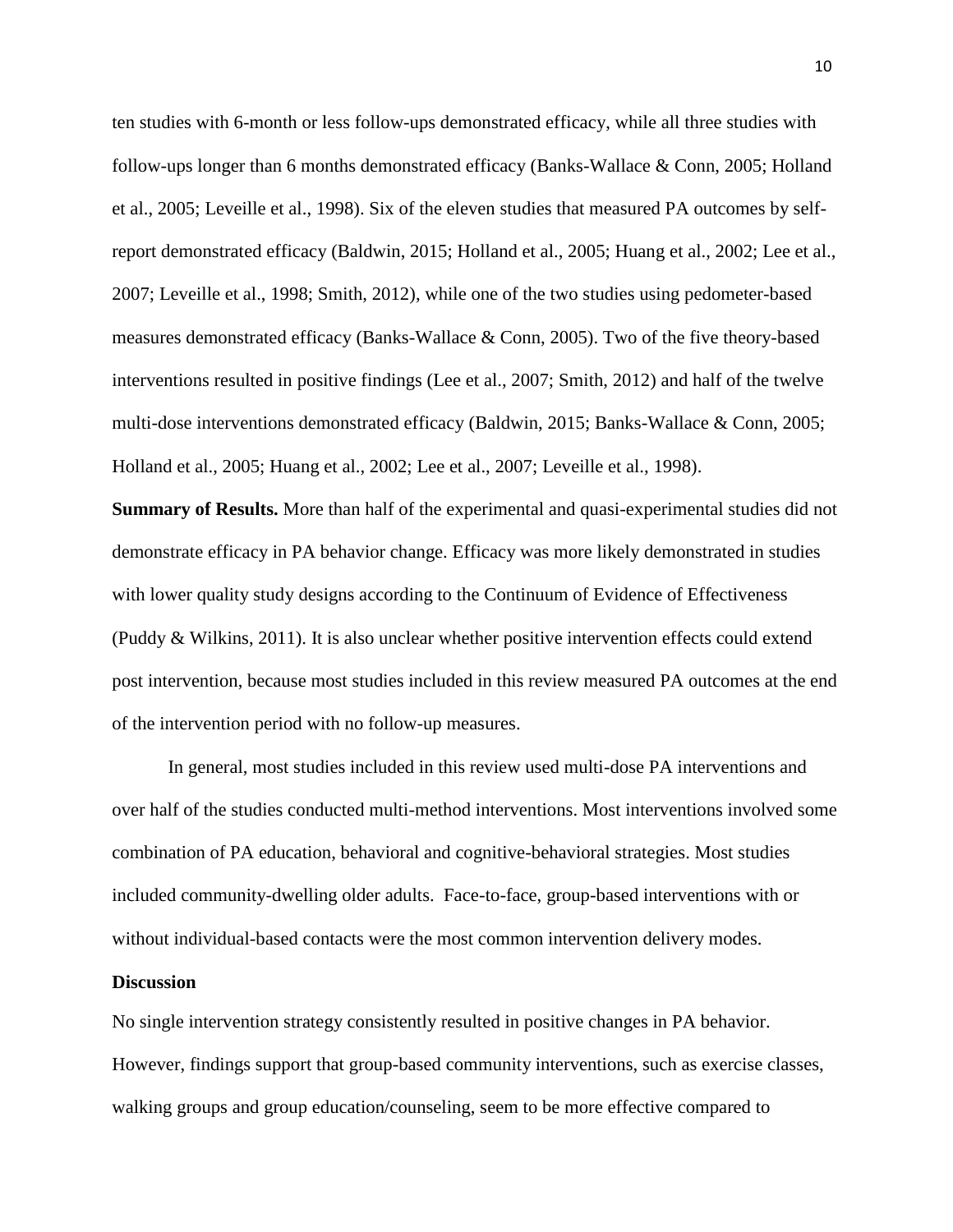# ROLE OF NURSES IN COMMUNITY PHYSICAL ACTIVITY PROMOTION

| Author (year)                                                          | <b>Study Design</b>          | Intervention:                                                                                                                                                                                                                                                                                        | Role of nurse                                                                                                                                                                                                                                                                                                                                                                          | Sample characteristics                                                                                               | PA measures/time                                                                                         | <b>PA</b> findings                                                                                                                             |
|------------------------------------------------------------------------|------------------------------|------------------------------------------------------------------------------------------------------------------------------------------------------------------------------------------------------------------------------------------------------------------------------------------------------|----------------------------------------------------------------------------------------------------------------------------------------------------------------------------------------------------------------------------------------------------------------------------------------------------------------------------------------------------------------------------------------|----------------------------------------------------------------------------------------------------------------------|----------------------------------------------------------------------------------------------------------|------------------------------------------------------------------------------------------------------------------------------------------------|
| Location<br>Continuum of<br><b>Evidence of</b><br><b>Effectiveness</b> |                              | -Setting<br>-Content/delivery mode<br>-Duration<br>- Theory/Conceptual Framework                                                                                                                                                                                                                     |                                                                                                                                                                                                                                                                                                                                                                                        | -Subjects<br>-Age range (mean)<br>-Gender (% male)<br>-Race/Ethnicity                                                | points                                                                                                   |                                                                                                                                                |
| Baldwin<br>(2015)<br><b>USA</b><br>$\mathbf{H}$                        | Uncontrolled<br>before-after | Neighborhood community center<br>Intervention: WPP, a DM and CVA<br>prevention program. Face-to-<br>face; one introduction session,<br>individual health coaching and<br>motivational interviewing group<br>sessions and at least 11<br>education classes<br>Duration: 3 mos<br>Theory not reported  | RN + Nursing Students<br>Delivered lifestyle modification,<br>education classes,<br>individualized health coaching,<br>and motivational interviewing<br>group sessions<br>Helped create goals and plans of<br>action<br>Provided a pedometer with an<br>individualized and buddy<br>physical activity plan, a journal<br>for writing and group-identified<br>neighborhood walking maps | $N = 38$<br>Age > 35 (58)<br>Male 0%<br>Ethnicity: Hispanic                                                          | Self-reported PA<br>behaviors by<br>questionnaire<br>Daily step count by<br>pedometer<br>Baseline, 3 mos | 3 mos vs. baseline:<br>increased self-reported<br>PA behaviors.<br>At 3 mos:<br>participants walked 5,600<br>steps per day on average<br>(MPA) |
| Banks-Wallace<br>(2005)<br><b>USA</b><br>Ш                             | Uncontrolled<br>before-after | Churches and community center<br>Intervention: group walks or line<br>dancing, 5-40 min monthly; plus<br>walks with a partner, 2 days/wk;<br>plus heart health promotion<br>meeting, 3-hr session monthly;<br>plus Stanford Walking Kit; face-<br>to-face<br>Duration: 12 mos<br>Theory not reported | <b>RN</b><br>Led group meetings and walks;<br>encouraged peer walks                                                                                                                                                                                                                                                                                                                    | $N = 23$<br>Age 25-68 (50)<br>Male 0%<br>Ethnicity: African<br>American 100%<br><b>HTN</b>                           | Pedometer based mean<br>steps/day in 7<br>consecutive days<br>Baseline, 6 mos, 12<br>mos, 18 mos         | 12 mos vs. baseline:<br>Slight increase (5%) in<br>mean daily steps<br>18 mos vs. baseline:<br>37% increase in mean<br>daily steps             |
| Chiang (2009)<br><b>USA</b><br>IV                                      | Nonrandomized<br><b>CT</b>   | Chinese churches, Chinese Golden<br>Age Center, and Chinese<br>outpatient clinics<br>Intervention: CMW program; by<br>phone every wk x 8<br>Control: NON-CMW program; by<br>phone every wk x 8<br>Duration: 2 mos<br>Theory: SOC and Culture Care<br>Theory                                          | <b>RN</b><br>Delivered Chinese culture based<br>motivational support by phone                                                                                                                                                                                                                                                                                                          | N= 128 (TX n=58; Control<br>$n=70$ )<br>Age (73)<br><b>Male 35%</b><br>Ethnicity: Chinese<br>Americans<br><b>HTN</b> | Duration, intensity, and<br>frequency of walking<br>Baseline, each wk (x8)                               | Intervention vs. control over<br>time:<br>no sig diff in duration of<br>walking                                                                |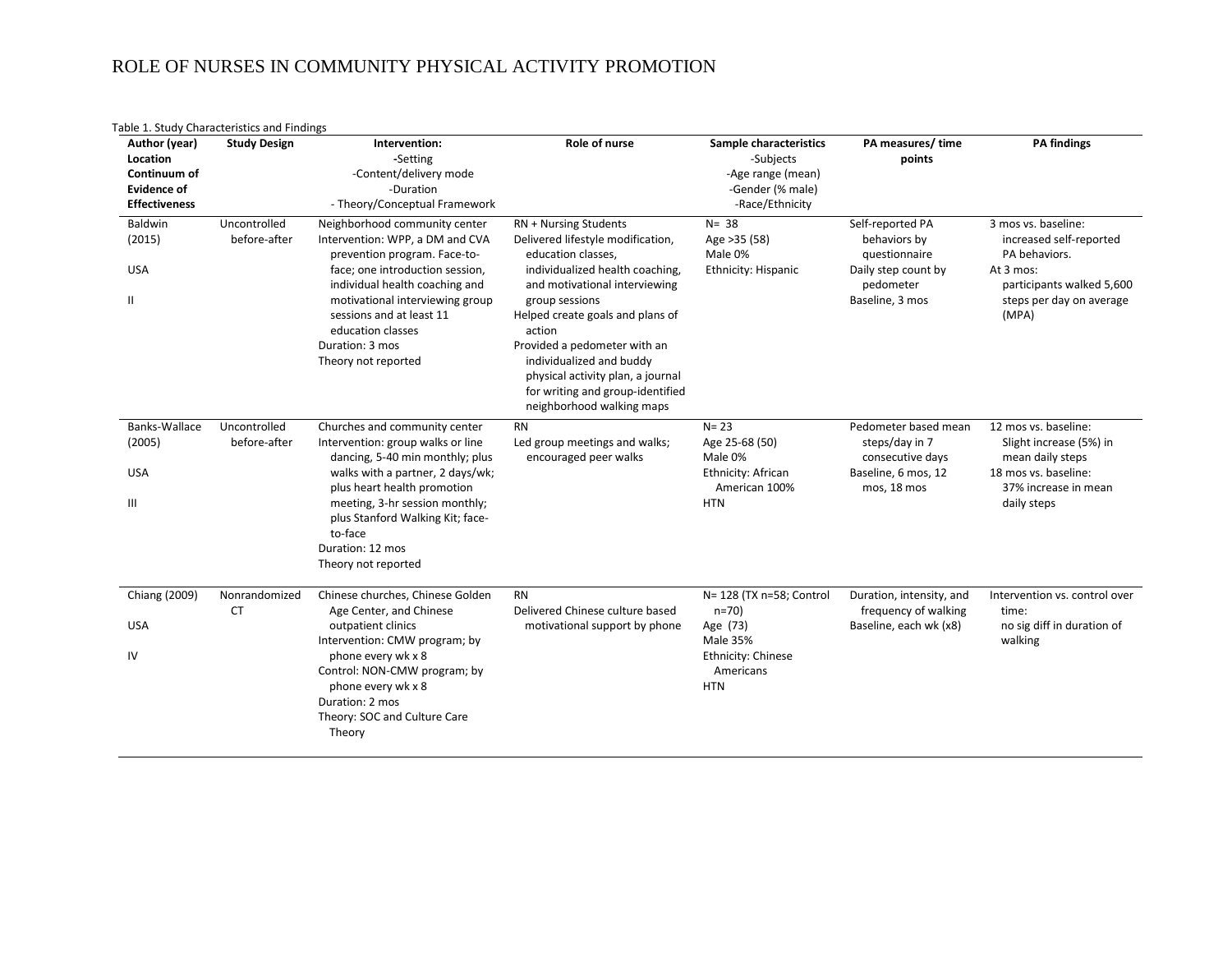# ROLE OF NURSES IN COMMUNITY PHYSICAL ACTIVITY PROMOTION

| Author (year)<br>Location<br>Continuum of<br><b>Evidence of</b><br><b>Effectiveness</b> | <b>Study Design</b>          | Intervention:<br>-Setting<br>-Content/delivery mode<br>-Duration<br>- Theory/Conceptual Framework                                                                                                                                                                       | Role of nurse                                                                                                                                                                                                                                                                                          | Sample characteristics<br>-Subjects<br>-Age range (mean)<br>-Gender (% male)<br>-Race/Ethnicity                  | PA measures/time<br>points                                                                            | <b>PA</b> findings                                                                                                                                           |
|-----------------------------------------------------------------------------------------|------------------------------|-------------------------------------------------------------------------------------------------------------------------------------------------------------------------------------------------------------------------------------------------------------------------|--------------------------------------------------------------------------------------------------------------------------------------------------------------------------------------------------------------------------------------------------------------------------------------------------------|------------------------------------------------------------------------------------------------------------------|-------------------------------------------------------------------------------------------------------|--------------------------------------------------------------------------------------------------------------------------------------------------------------|
| Choi (2012)<br><b>USA</b><br>Ш                                                          | Uncontrolled<br>before-after | Korean community center<br>Intervention: CTCDSP x 2 sessions,<br>$1.5 h + 2.5 h$<br>Duration: 3 wks<br>Theory not reported                                                                                                                                              | <b>FNP</b><br>Delivered DM self-management<br>education, provision of<br>counseling for activity change<br>using cultural activities                                                                                                                                                                   | $N = 41$<br>Age 30-87 (70)<br>Male 46%<br>Ethnicity: Korean<br>Americans<br>DM type 2                            | Frequency of PA<br>Baseline, 3wk, 3 mos                                                               | Baseline, 3wk, 3 mos:<br>trend-level increase in<br>exercise (p=0.07)                                                                                        |
| Harris (2013)<br>Australia<br>IV                                                        | Nonrandomiz<br>ed CT         | Community nurse services<br>Intervention: counseling for<br>lifestyle change $x \ge 2$ visits<br>Control: usual care<br>Duration: 3 mos<br>Theory: 5 A's Behavior Change<br>Model, SOC                                                                                  | Community nurse<br>Provided brief PA and diet<br>education tailored to SOC or<br>referral to specialist for more<br>intensive intervention                                                                                                                                                             | N= 804 (TX n=425;<br>Control n=379)<br>Age 30-80<br>Male 51%<br>Ethnicity: Caucasian<br>99.5%, Aboriginal 0.5%   | Change in mean PA<br>score<br>Change in adequate<br>levels of PA<br>Baseline, 3 mos, 6 mos            | 3 mos vs. baseline and 6<br>mos vs. baseline:<br>increase in PA scores in<br>both groups<br>Intervention vs. control<br>at 6 mos:<br>no sig diff in PA score |
| <b>Holland (2005)</b><br><b>USA</b>                                                     | <b>RCT</b>                   | Senior centers<br>Intervention: health promotion<br>and fitness program; face-to-<br>face interview x 1, phone<br>contact x at least 4, monthly<br>newsletter x 12; an average of<br>11 contact hours<br>Control: no contact<br>Duration: 12 mos<br>Theory not reported | <b>RN</b><br>Helped develop a health action<br>plan on participating in<br>education classes,<br>recommended readings, fitness<br>programs and community<br>programs<br>Provided health education,<br>counseling, and medication<br>management coaching upon<br>request, and motivation and<br>support | N= 504 (TX n=255;<br>Control n=249)<br>Age $\geq 65(73)$<br><b>Male 45%</b><br>Ethnicity: Caucasian 82%          | Self-reported aerobic<br>activity (min/wk) and<br>stretching exercise<br>(min/wk)<br>Baseline, 12 mos | Intervention vs. control at<br>$12$ mos:<br>greater aerobic activity<br>(min/wk)<br>greater stretching<br>exercise (min/wk)                                  |
| Huang (2002)<br>Taiwan<br>Ш                                                             | Uncontrolled<br>before-after | 4 senior centers<br>Intervention: health promotion<br>program, including exercise<br>promotion education; 2h x 5;<br>Duration: 5 wks<br>Theory not reported                                                                                                             | <b>RN</b><br>Collaborated with physical<br>education specialist in exercise<br>education course                                                                                                                                                                                                        | $N = 119$<br>Age $\geq 60$<br>Male 31%<br>Ethnicity not reported<br>$\geq$ 1 chronic diseases                    | Vigorous exercise at<br>least 20 min/wk (4<br>point likert scale)<br>Baseline, 5wks                   | 5 wks vs. baseline:<br>increase in exercise                                                                                                                  |
| Lee (2007)<br>Taiwan                                                                    | <b>RCT</b>                   | Community centers<br>Intervention: community-based<br>walking motivation program; a<br>series (# not reported) of regular<br>face-to-face visits and phone call<br>+ pedometer<br>Control: usual care<br>Duration: 6 mos<br>Theory: SE, SOC                             | Public health nurse<br>Delivered motivational<br>individualized contacts                                                                                                                                                                                                                               | N= 202 (TX n=102;<br>Control n=100)<br>Age >60 (71.3)<br><b>Male 59%</b><br>Ethnicity not reported<br><b>HTN</b> | Self-reported walking<br>Baseline, 6 mos                                                              | Intervention vs. control at 6<br>mos:<br>higher proportion<br>reported more walking<br>$(51.6\% \text{ vs. } 8.6\%)$                                         |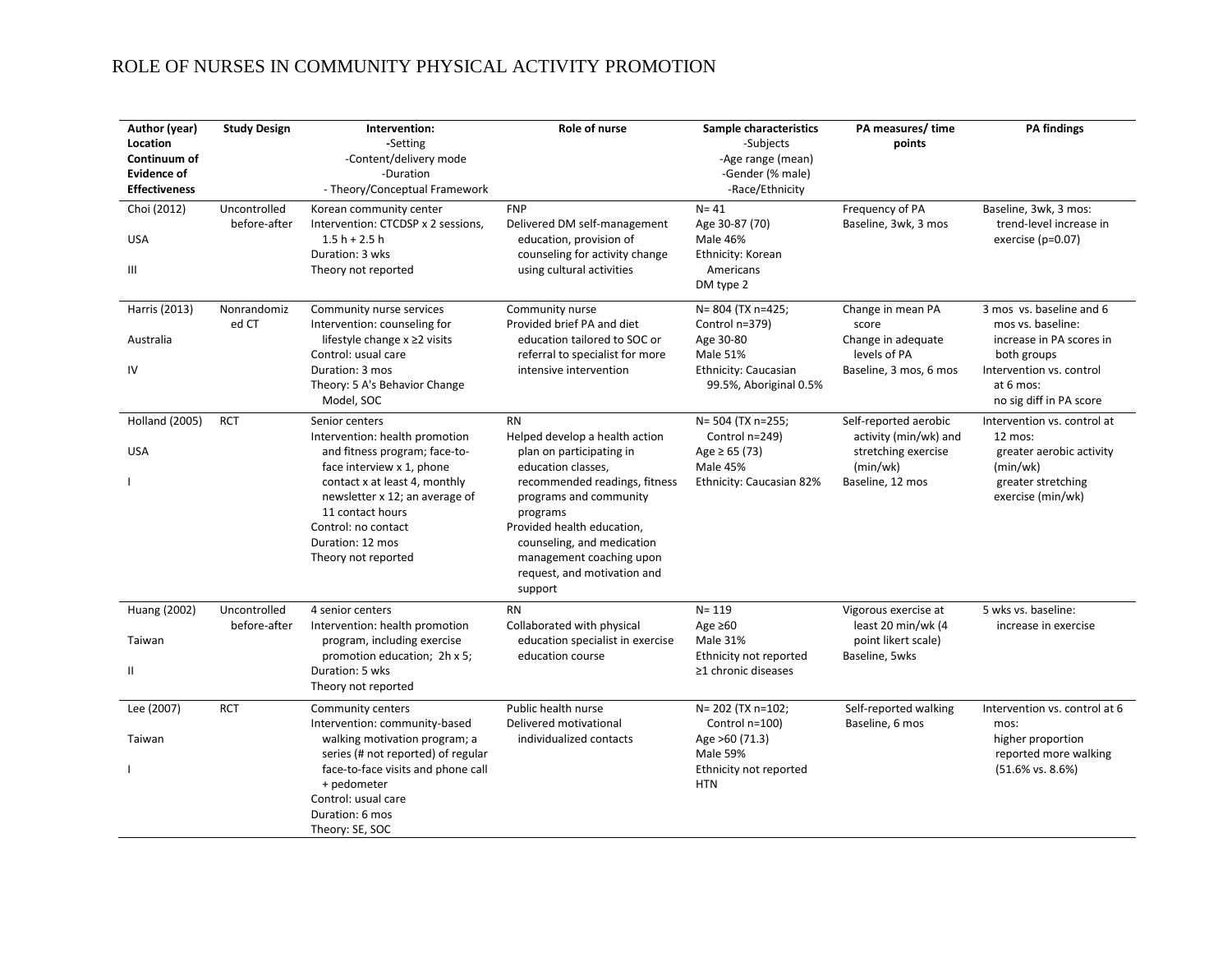| Author (year)<br>Location<br>Continuum of<br><b>Evidence of</b><br><b>Effectiveness</b> | <b>Study Design</b>          | Intervention:<br>-Setting<br>-Content/delivery mode<br>-Duration<br>- Theory/Conceptual Framework                                                                                                                                                                                                                                                          | Role of nurse                                                                                                                                                                                                                                                                                                                                                                                                                                                                                               | Sample characteristics<br>-Subjects<br>-Age range (mean)<br>-Gender (% male)<br>-Race/Ethnicity | PA measures/time<br>points                                                                                                                               | <b>PA</b> findings                                                                                                                                                                                                                        |
|-----------------------------------------------------------------------------------------|------------------------------|------------------------------------------------------------------------------------------------------------------------------------------------------------------------------------------------------------------------------------------------------------------------------------------------------------------------------------------------------------|-------------------------------------------------------------------------------------------------------------------------------------------------------------------------------------------------------------------------------------------------------------------------------------------------------------------------------------------------------------------------------------------------------------------------------------------------------------------------------------------------------------|-------------------------------------------------------------------------------------------------|----------------------------------------------------------------------------------------------------------------------------------------------------------|-------------------------------------------------------------------------------------------------------------------------------------------------------------------------------------------------------------------------------------------|
| Leveille (1998)<br><b>USA</b>                                                           | <b>RCT</b>                   | Senior center<br>Intervention: senior center-based<br>or home-based exercise<br>program; disease self-<br>management counseling +/-<br>courses; face-to-face follow-up<br>visit x median $3 +$ phone calls x<br>median 9<br>Control: A tour of the senior center<br>+ a schedule of senior center<br>activities<br>Duration: 12 mos<br>Theory not reported | GNP<br>Provided exercise options, face-<br>to-face follow-up visits, and<br>monitoring phone calls; a<br>targeted health management<br>plan<br>Encouraged to use facilities at<br>senior center for PA (walking,<br>swimming, dancing, TaiChi,<br>etc.) or home exercise options                                                                                                                                                                                                                            | N=201 (TX n=101;<br>Control n=100)<br>Age ≥70 (77)<br>Male 44.3%<br>Ethnicity not reported      | Total leisure and work<br>activity by PASE score<br>Health behaviors (PA;<br>senior center<br>participation)<br>Baseline, 6 mos, 12 mos                  | Intervention vs. control<br>(averaged over 6- and 12-<br>mo follow up):<br>higher levels of PA and<br>senior center<br>participation<br>higher PASE activity score                                                                        |
| Peterson<br>(2005)<br><b>USA</b><br>IV                                                  | <b>RCT</b>                   | Church<br>Intervention: social support<br>intervention program;<br>interactive booklet + weekly<br>face-to-face contact $(1 \text{ hr} \times 12)$ +<br>pedometer<br>Control: AHA booklet + 1 hr verbal<br>instructions of booklet and PA<br>recommendations<br>Duration: 3 mos<br>Theory not reported                                                     | <b>RN</b><br>Provided PA recommendations,<br>safety factors and CVD<br>prevention<br>Facilitated the development of<br>group cohesiveness, spiritual<br>messages, and establishing<br>walking partners<br>Provided services to assist<br>members in meeting PA goals<br>Provided positive feedback, self-<br>monitoring fitness and goal<br>attainment, and rewards for<br>accomplishments<br>Provided an individualized PA<br>plan, a personal copy of a<br>walking video and an<br>audiotape, a pedometer | N= 42 (TX n=20; Control<br>$n=22$<br>Age 35-64 (54)<br>Male 0%<br>Ethnicity: Caucasian 95%      | Self-reported MPA<br>duration/wk<br>Baseline, 6 wks, 3 mos                                                                                               | Intervention vs. control over<br>time:<br>no sig change in MPA<br>duration/wk                                                                                                                                                             |
| Smith (2012)<br><b>USA</b><br>-1                                                        | Uncontrolled<br>before-after | Health and fitness center<br>Intervention: osteoporosis<br>educational program; 2.5h x 1;<br>Duration: 2.5 h<br>Theory: ITHBC                                                                                                                                                                                                                              | <b>NP</b><br>Delivered education on weight-<br>bearing exercise                                                                                                                                                                                                                                                                                                                                                                                                                                             | $N = 45$<br>Age $\geq 50(64)$<br>Male 7%<br>Ethnicity: Caucasian 97%;<br>African American 3%    | Duration and frequency<br>of activities (vigorous,<br>moderate, and<br>walking)<br>Baseline, immediately<br>post-intervention, 1<br>mo post-intervention | 1 mo post-intervention vs.<br>baseline:<br>increase in MPA<br>frequency and duration<br>non-sig increase in VPA<br>frequency/wk and<br>duration/day<br>non-sig increase in<br>walking frequency/wk<br>increase in walking<br>duration/day |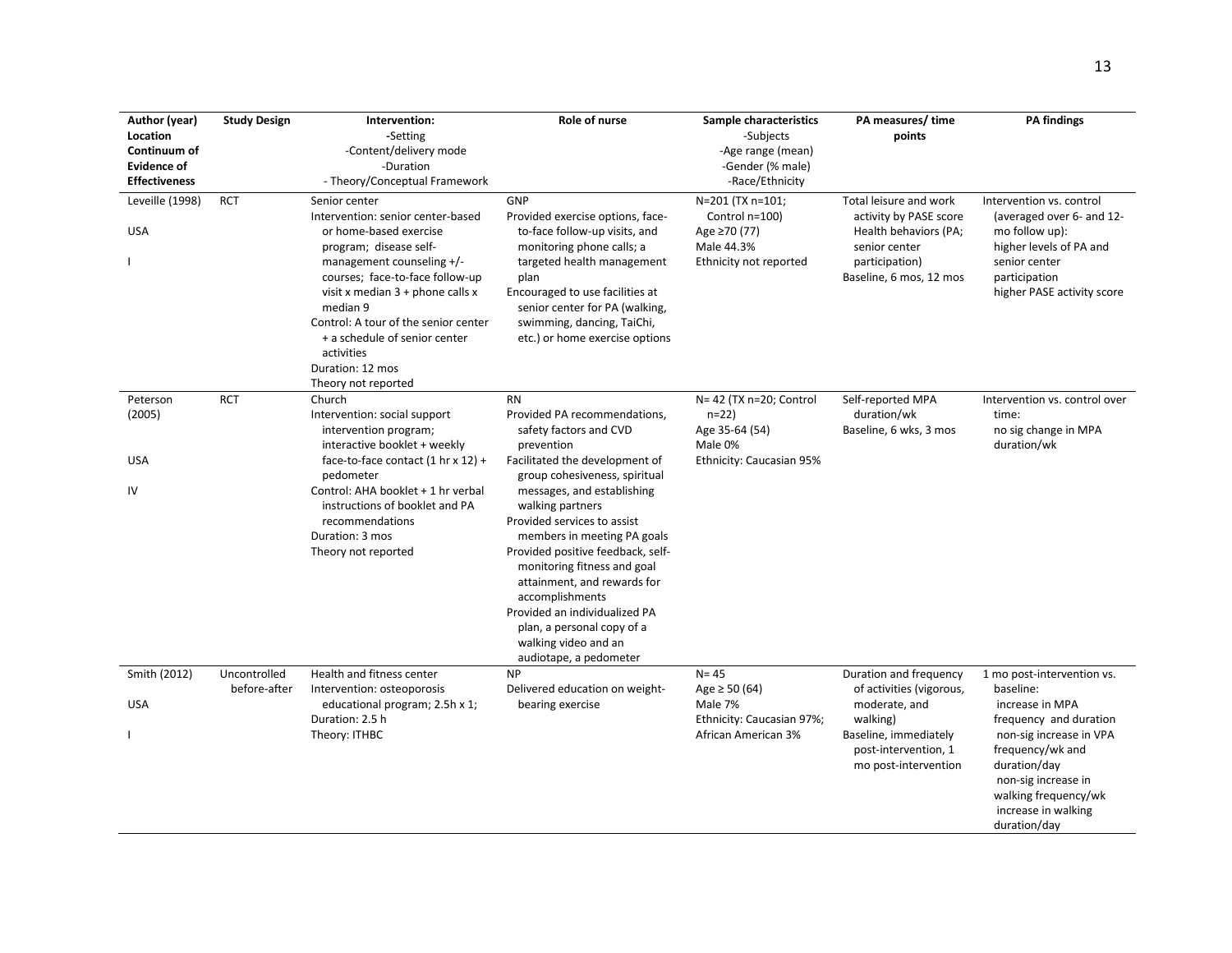| Author (year)        | <b>Study Design</b> | Intervention:                                                         | <b>Role of nurse</b>                               | Sample characteristics    | PA measures/time                      | <b>PA</b> findings                    |
|----------------------|---------------------|-----------------------------------------------------------------------|----------------------------------------------------|---------------------------|---------------------------------------|---------------------------------------|
| Location             |                     | -Setting                                                              |                                                    | -Subjects                 | points                                |                                       |
| Continuum of         |                     | -Content/delivery mode                                                |                                                    | -Age range (mean)         |                                       |                                       |
| <b>Evidence of</b>   |                     | -Duration                                                             |                                                    | -Gender (% male)          |                                       |                                       |
| <b>Effectiveness</b> |                     | - Theory/Conceptual Framework                                         |                                                    | -Race/Ethnicity           |                                       |                                       |
| Speck (2007)         | Nonrandomize        | Church-sponsored community                                            | <b>NP</b>                                          | N= 106 (TX n=51; Control  | PA by pedometer                       | Intervention vs. control              |
|                      | d CT                | center                                                                | Provided PA opportunities at                       | $n=53$                    | Bassline, 4 wks, 23 wks               | from wk 4 to wk 23:                   |
| <b>USA</b>           |                     | Intervention: PA opportunities at<br>community center x 6;            | community center and led<br>neighborhood walks     | Age 18-63 (38)<br>Male 0% |                                       | no sig diff in step counts            |
| IV                   |                     | neighborhood walks weekly x24;                                        | Delivered motivational phone                       | Ethnicity: American       |                                       |                                       |
|                      |                     | PA promotion by phone                                                 | calls                                              | Indian/Alaska Native      |                                       |                                       |
|                      |                     | contacts weekly x24; PA                                               |                                                    | 5%; Black or African      |                                       |                                       |
|                      |                     | newsletters x3; a pedometer                                           |                                                    | American 81%;             |                                       |                                       |
|                      |                     | Control: usual care                                                   |                                                    | Caucasian 18%             |                                       |                                       |
|                      |                     | Duration: 6 mos                                                       |                                                    |                           |                                       |                                       |
|                      |                     | Theory: HPM                                                           |                                                    |                           |                                       |                                       |
|                      |                     |                                                                       |                                                    |                           |                                       |                                       |
|                      |                     |                                                                       |                                                    |                           |                                       |                                       |
| Wallace              | <b>RCT</b>          | A senior center                                                       | <b>RN</b>                                          | N= 100 (TX n=53; Control  | Exercise classes                      | During 6-mo trial period:             |
| (1998)               |                     | Intervention: disability-prevention<br>program; face-to-face visit to | Helped develop a targeted health<br>promotion plan | $n=47$<br>Age >65 (72)    | attendance rate<br>Exercise adherence | 90% subjects in<br>intervention group |
| <b>USA</b>           |                     | RN, 30-60 min x 1; exercise                                           | Provided phone contacts to                         | <b>Male 27%</b>           | post intervention                     | attended the thrice-                  |
|                      |                     | classes by exercise instructor, 60                                    | review subjects' progress,                         | Ethnicity: Caucasian 99%  | Baseline, 6 mos                       | weekly exercise classes               |
| IV                   |                     | min x 3 times/wk                                                      | motivate continued behavior                        |                           |                                       | After 6-mo trial period               |
|                      |                     | Control: usual care                                                   | change, and identify problems                      |                           |                                       | ended:                                |
|                      |                     | Duration: 6 mos                                                       | with compliance                                    |                           |                                       | About 50% subjects in                 |
|                      |                     | Theory not reported                                                   |                                                    |                           |                                       | intervention group                    |
|                      |                     |                                                                       |                                                    |                           |                                       | continued to attend                   |
|                      |                     |                                                                       |                                                    |                           |                                       | exercise classes                      |
|                      |                     |                                                                       |                                                    |                           |                                       | 51% of control subjects               |
|                      |                     |                                                                       |                                                    |                           |                                       | joined exercise classes               |

Note: Level of Evidence: I= well-supported, II=promising direction, III=undetermined, IV4=unsupported

PA = physical activity; WPP = Women's Path to Prevention; DM = diabetes mellitus; CVA = cerebrovascular accident; MPA = moderate physical activity; RN = registered nurse; HTN= hypertension; CT = control trial; CMW = culturally modified walking; SOC = stage of change; CTCDSP = culturally tailored, community-based diabetes self-management program; FNP = family nurse practitioner; RCT = randomized control trial; SE = Self-efficacy Theory; GNP = geriatric nurse practitioner; PASE = Physical Activity Scale for the Elderly; AHA = American Heart Association; CVD = cardiovascular disease; ITHBC = Integrated Theory of Health Behavior Change; NP = nurse practitioner; VPA = vigorous physical activity; HPM = Health Promotion Model; N = number who completed the study. Unless otherwise stated, all reported findings are significant at p<0.05 level.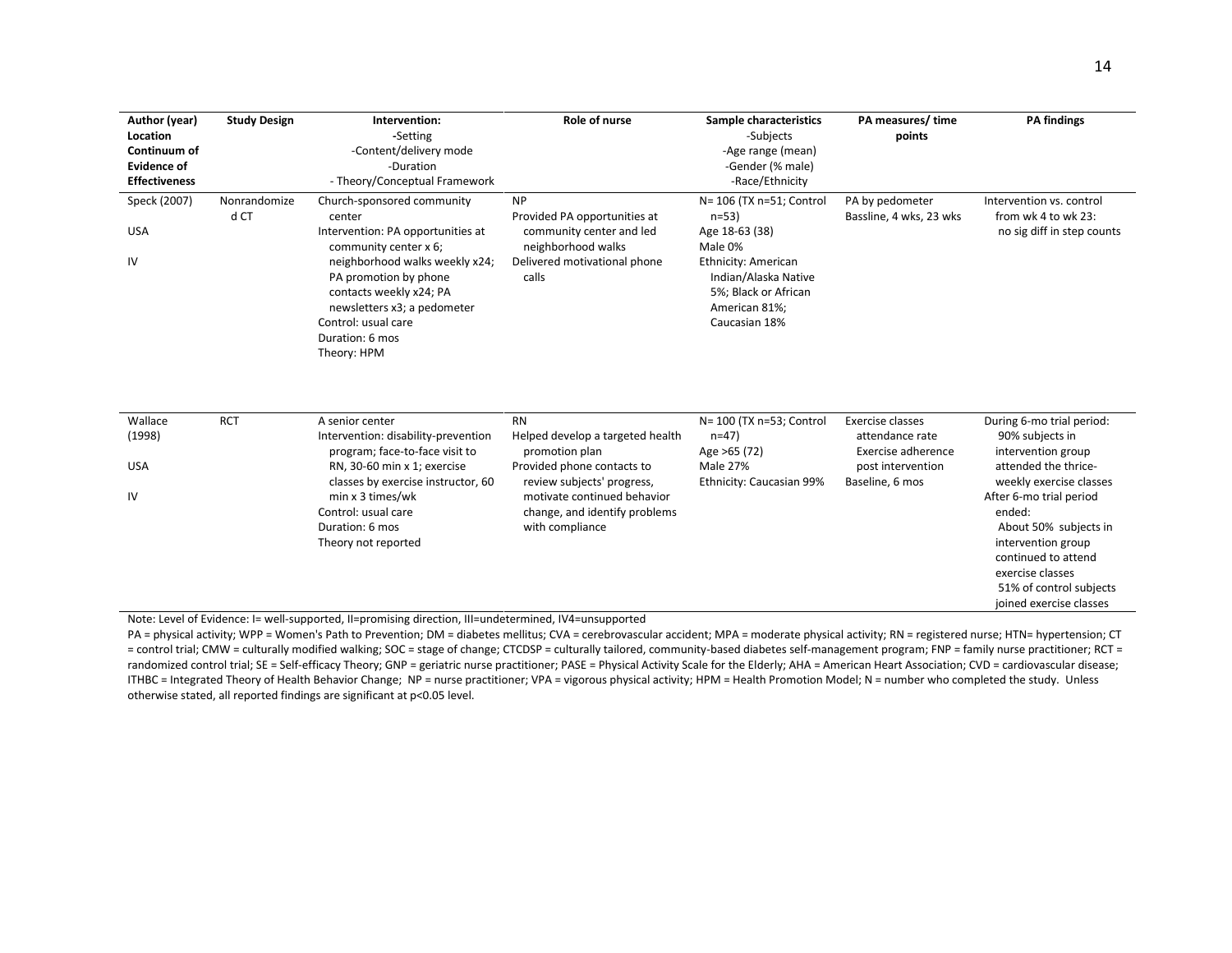individual-based education or motivation/support only. In addition, a combination of education and cognitive-behavioral strategies appear to be more effective than education or behavioral strategies used individually. The effect of intervention intensity on PA outcomes was unclear. For example, interventions which involved weekly face-to-face (Peterson et al., 2005) or phone contact (Chiang et al., 2009) for 8-12 weeks did not result in significant changes in PA behavior while an intervention with three face-to-face meetings and an average of nine follow-up calls did result in significant PA behavior change (Leveille et al., 1998). Similarly, multi-method interventions did not result in consistent increases in PA. These findings are consistent with a recent systematic review examining community-wide PA promotion strategies which found no relationship between intervention intensity and intervention outcomes (Baker, Francis, Soares, Weightman, & Foster, 2011).

In line with previous studies, multi-dose PA interventions did not consistently result in positive PA changes when compared to interventions with only one contact (Hobbs et al., 2013). Also, multi-method interventions did not guarantee success; that is interventions that used multiple delivery strategies and/or included multiple components to the intervention, were not more likely to increase PA when compared to interventions with more simple designs (Hobbs et al., 2013).

Some findings in this review are inconsistent with findings from previous PA intervention studies. First, studies with short intervention duration and/or follow-ups (≤6 months) did not achieve higher rates of positive PA findings. Previous literature examining PA interventions among older adults found interventions with short-term follow up were more likely to result in significant changes in PA behavior (Marcus et al., 2006). Second, theory-based interventions did not achieve better PA outcomes when compared to interventions which did not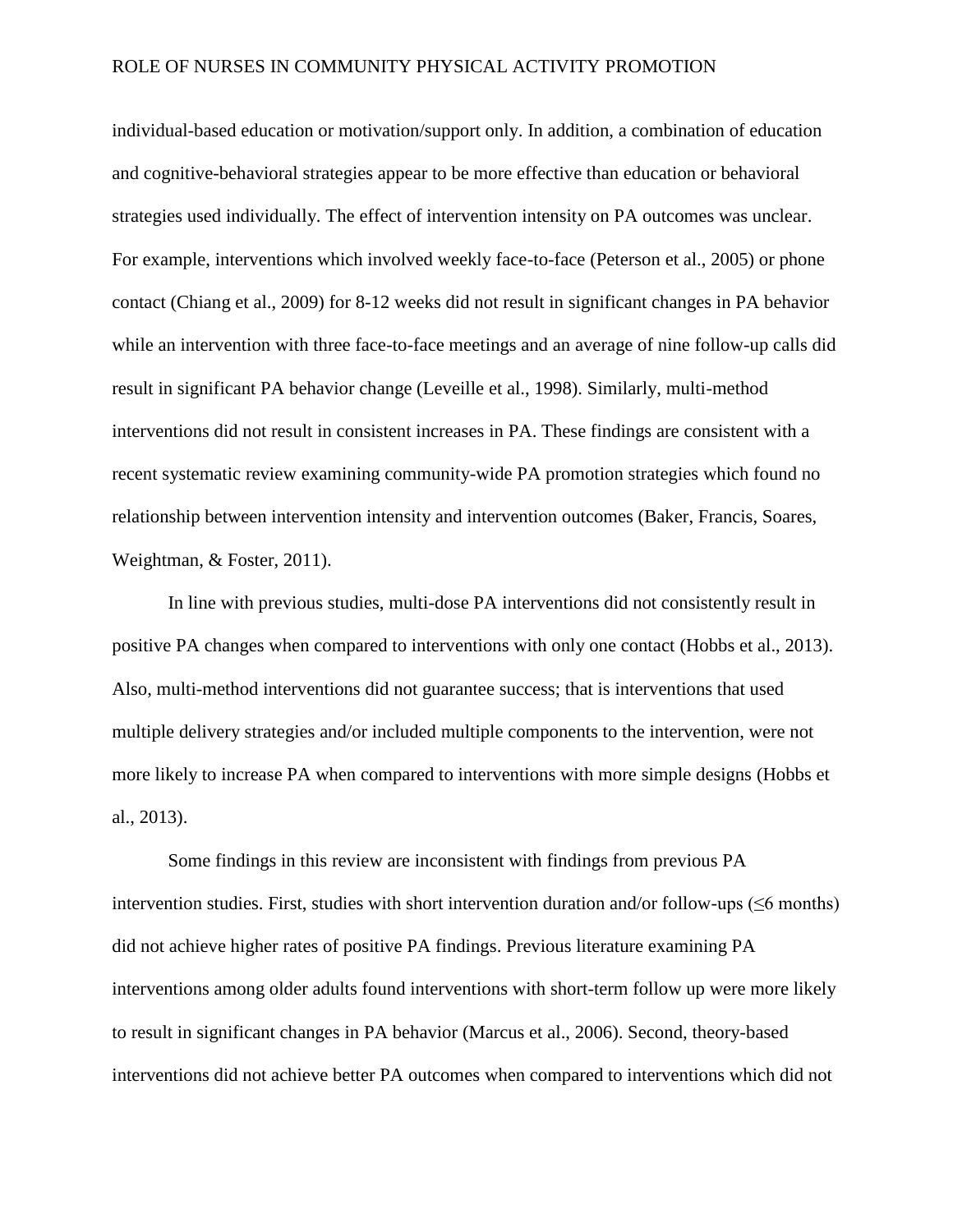utilize a health behavior theory. Researchers reported that application of theory should improve the likelihood of effectiveness of interventions (Brug, Oenema, & Ferreira, 2005).

The mixed findings of this review suggest that additional primary research is warranted. To further explore the role of nurses in promoting PA behavior in community settings, experimental studies with large sample sizes are needed. Future studies with multi-method and multi-dose interventions should follow subjects for more than 6 months post-intervention in order to better understand the intervention effects and maintenance of behavior change (Marcus, 2006). Furthermore, intervention study reports should provide sufficient details about methods, including participant recruitment and intervention design and delivery, to allow meaningful interpretation of findings and replication of interventions. In addition, more studies are needed to better present the effort in promoting PA behaviors in underrepresented populations, such as monitories, immigrants, women, and older adults.

Inherent to integrative reviews, there are limitations worth noting. This review was limited to published articles written in English. Thus not all relevant research may have been included. In addition, this review was limited to the search terms and databases described in the methods section. The use of ancestry searches on all included articles could help minimize missing relevant research. Lastly, to further identify intervention characteristics that may be most effective in PA promotion, a future study should conduct meta-analysis that would include calculation of effect sizes between intervention characteristics and outcomes.

Based on this review, it appears that group-based community interventions, such as group exercise classes, group walking and group education/counseling, may be more effective in increasing PA compared to individual-based education. In addition, a combination of education and cognitive-behavioral strategies appear to be more effective than education or behavioral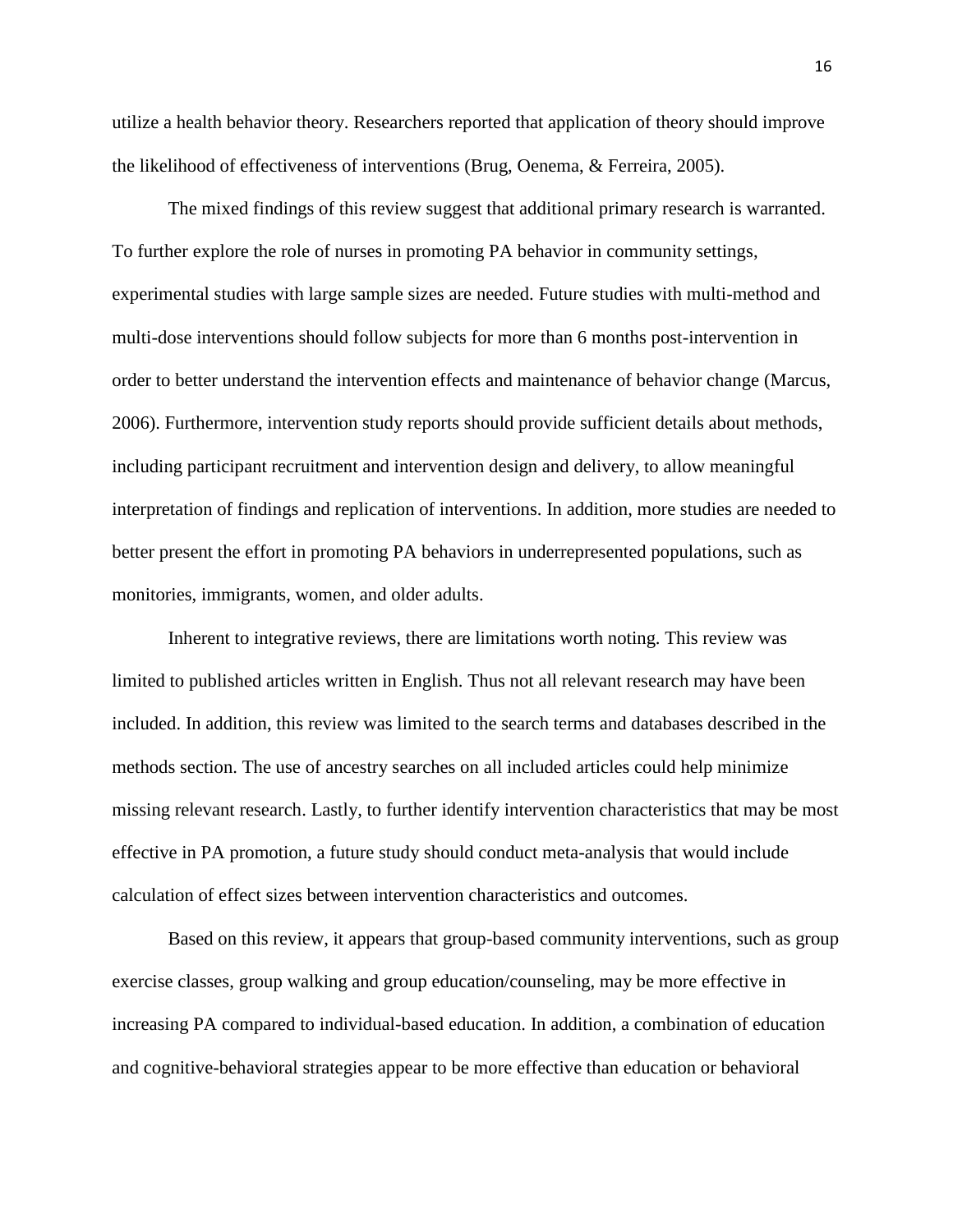strategies used individually. This integrative review adds to the nursing literature by integrating evidence regarding the valuable role of community nurses in promoting PA. It also facilitates the design of future nursing interventions that could better explore the indicators for successful community-based PA promotion.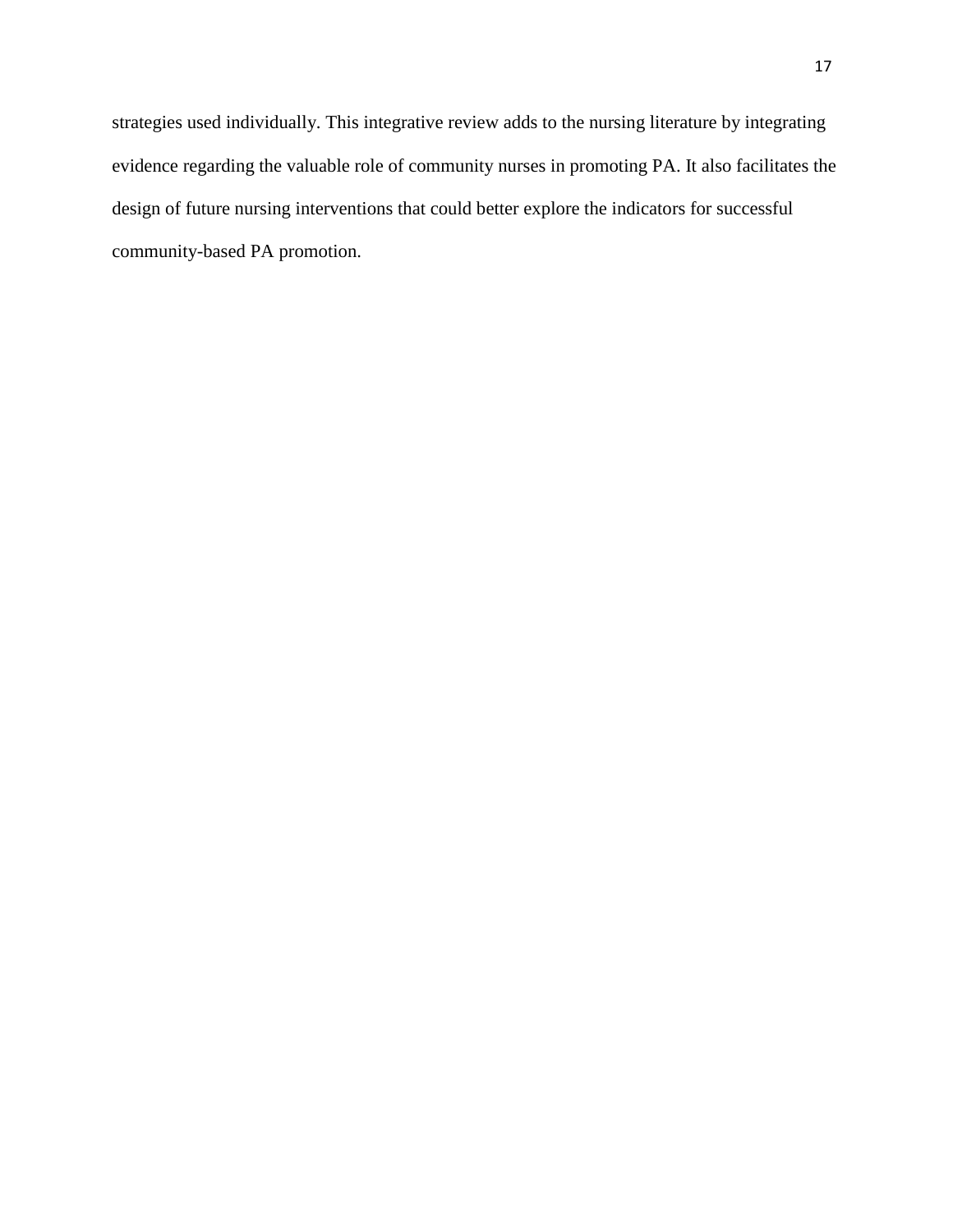## **References**

- Baker, P. R., Francis, D. P., Soares, J., Weightman, A. L., & Foster, C. (2011). Community wide interventions for increasing physical activity. *Cochrane Database of Systematic Reviews, 1*, CD008366. doi: 10.1002/14651858.CD008366.pub3
- Baldwin, S. A. (2015). A neighborhood-centered clinical project: improving diabetes and cardiovascular outcomes in Hispanic women. *Journal of Nursing Education, 54*(3), 159- 163. doi: 10.3928/01484834-20150218-16
- Banks-Wallace, J., & Conn, V. (2005). Changes in Steps Per Day Over the Course of A Pilot Walking Intervention. *Association of Black Nursing Faculty Journal, 16*(2), 28-32.
- Bock, C., Jarczok, M., & Litaker, D. (2014). Community-based efforts to promote physical activity: A systematic review of intervnetions considering mode of delivery, study quality and population subgroups. *Journal of Science and Medicine in Sport, 17,* 276-282.
- Brug, J., Oenema, A., & Ferreira, I. (2005). Theory, evidence and Intervention Mapping to improve behavior nutrition and physical activity interventions. *International Journal of Behavioral Nutrition and Physical Activity, 2*(1), 2. doi: 10.1186/1479-5868-2-2
- Chiang, C. Y., & Sun, F. K. (2009). The effects of a walking program on older Chinese American immigrants with hypertension: a pretest and posttest quasi-experimental design. *Public Health Nursing, 26*(3), 240-248. doi: 10.1111/j.1525-1446.2009.00776.x
- Christensen, A. J. (2004). *Patient adherence to medical treatment regimens: Bridging the gap between behavioral science and biomedicine*. New Haven, NY: Yale University Press.
- Choi, S. E., & Rush, E. B. (2012). Effect of a short-duration, culturally tailored, communitybased diabetes self-management intervention for Korean immigrants: A pilot study. *Diabetes Education, 38*(3), 377-385. doi: 10.1177/0145721712443292
- Conn, V. S., Hafdahl, A. R., Brown, S. A., & Brown, L. M. (2008). Meta-analysis of patient education interventions to increase physical activity among chronically ill adults. *Patient Education Counseling, 70*(2), 157-172. doi: 10.1016/j.pec.2007.10.004
- Conn, V. S., Minor, M. A., Burks, K. J., Rantz, M. J., & Pomeroy, S. H. (2003). Integrative review of physical activity intervention research with aging adults. *Journal of the American Geriatrics Society, 51*(8), 1159-1168.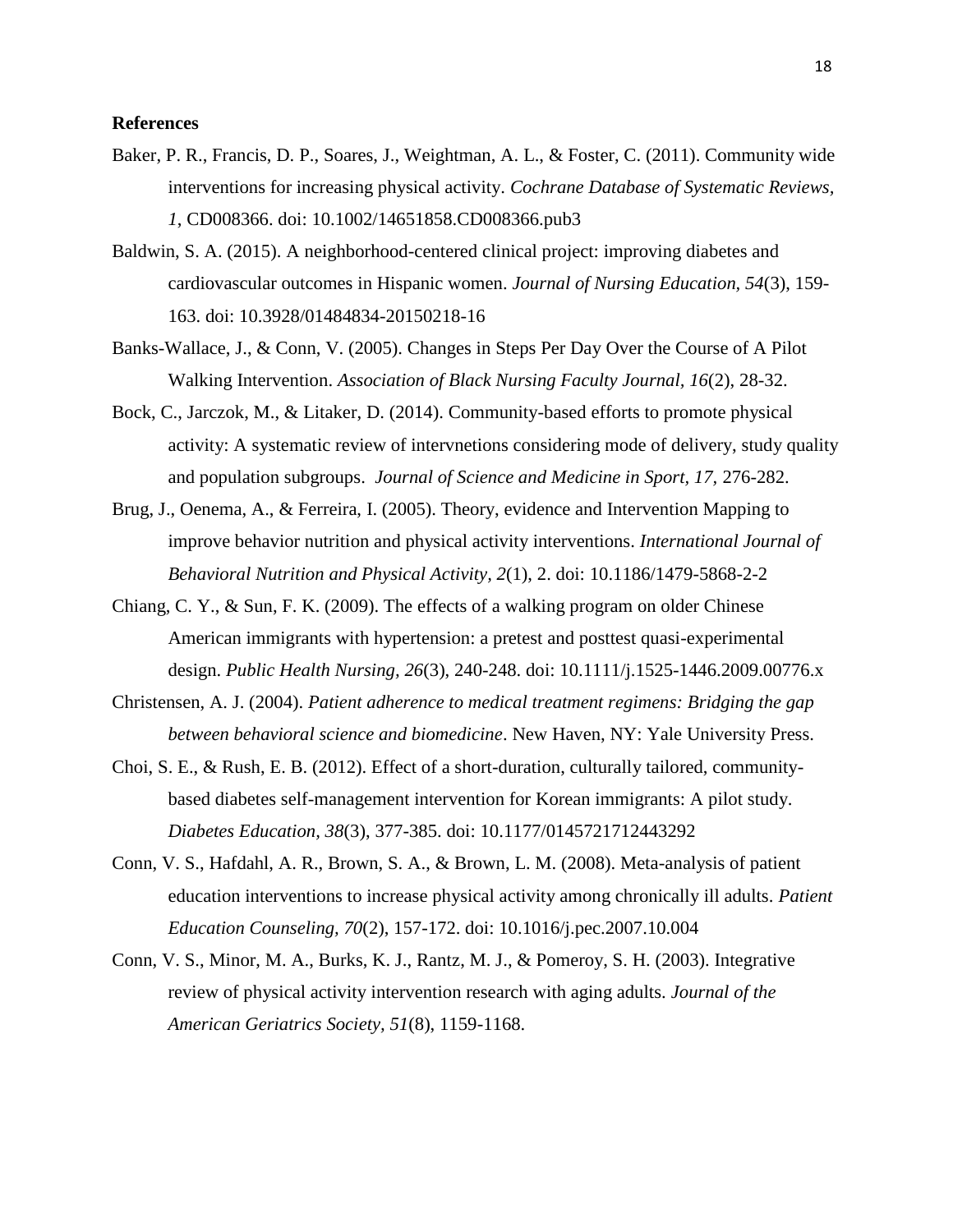- Conn, V. S., Phillips, L. J., Ruppar, T. M., & Chase, J. A. (2012). Physical activity interventions with healthy minority adults: Meta-analysis of behavior and health outcomes. *Journal of Health Care for the Poor and Underserved, 23*(1), 59-80. doi: 10.1353/hpu.2012.0032
- Conn, V. S., Valentine, J. C., & Cooper, H. M. (2002). Interventions to increase physical activity among aging adults: A meta-analysis. *Annals of Behavioral Medicine, 24*(3), 190-200.
- Croteau, K. A. (2004). A preliminary study on the impact of a pedometer-based intervention on daily steps. *American Journal of Health Promotion*, *18*(3), 217-220.
- Foster, C., Hillsdon, M., Thorogood, M., Kaur, A., & Wedatilake, T. (2005). Interventions for promoting physical activity*. Cochrane Database of Systematic Reviews*(1), CD003180. doi: 10.1002/14651858.CD003180.pub2
- Garrett, S., Elley, C. R., Rose, S. B., O'Dea, D., Lawton, B. A., & Dowell, A. C. (2011). Are physical activity interventions in primary care and the community cost-effective? A systematic review of the evidence. *British Journal of General Practice, 61*(584), e125- 133. doi: 10.3399/bjgp11X561249
- Glanz, K., Rimer, B. K., & Viswanath, K. (2008). *Health Behavior and Health Education: Theory, Research and Practice* (4th ed.): Jossey-Bass.
- Gourlan, M., Bernard, P., Bortholon, C., Romain, A., Lareyre, O., Carayol, M., . . . Boiche, J. (2014). Efficacy of theory-based interventions to promote physical activity. A metaanalysis of randomized controlled trials. *Health Psychology Reviews*, 1-74.
- Harris, M. F., Chan, B. C., Laws, R. A., Williams, A. M., Davies, G. P., Jayasinghe, U. W., ... Milat, A. (2013). The impact of a brief lifestyle intervention delivered by generalist community nurses (CN SNAP trial). *BMC Public Health, 13*, 375. doi: 10.1186/1471- 2458-13-375
- Hobbs, N., Godfrey, A., Lara, J., Errington, L., Meyer, T. D., Rochester, L., . . . Sniehotta, F. F. (2013). Are behavioral interventions effective in increasing physical activity at 12 to 36 months in adults aged 55 to 70 years? A systematic review and meta-analysis. *BMC Medicine, 11*, 75. doi: 10.1186/1741-7015-11-75
- Holland, S. K., Greenberg, J., Tidwell, L., Malone, J., Mullan, J., & Newcomer, R. (2005). Community-based health coaching, exercise, and health service utilization. *Journal of Aging and Health, 17*(6), 697-716. doi: 10.1177/0898264305277959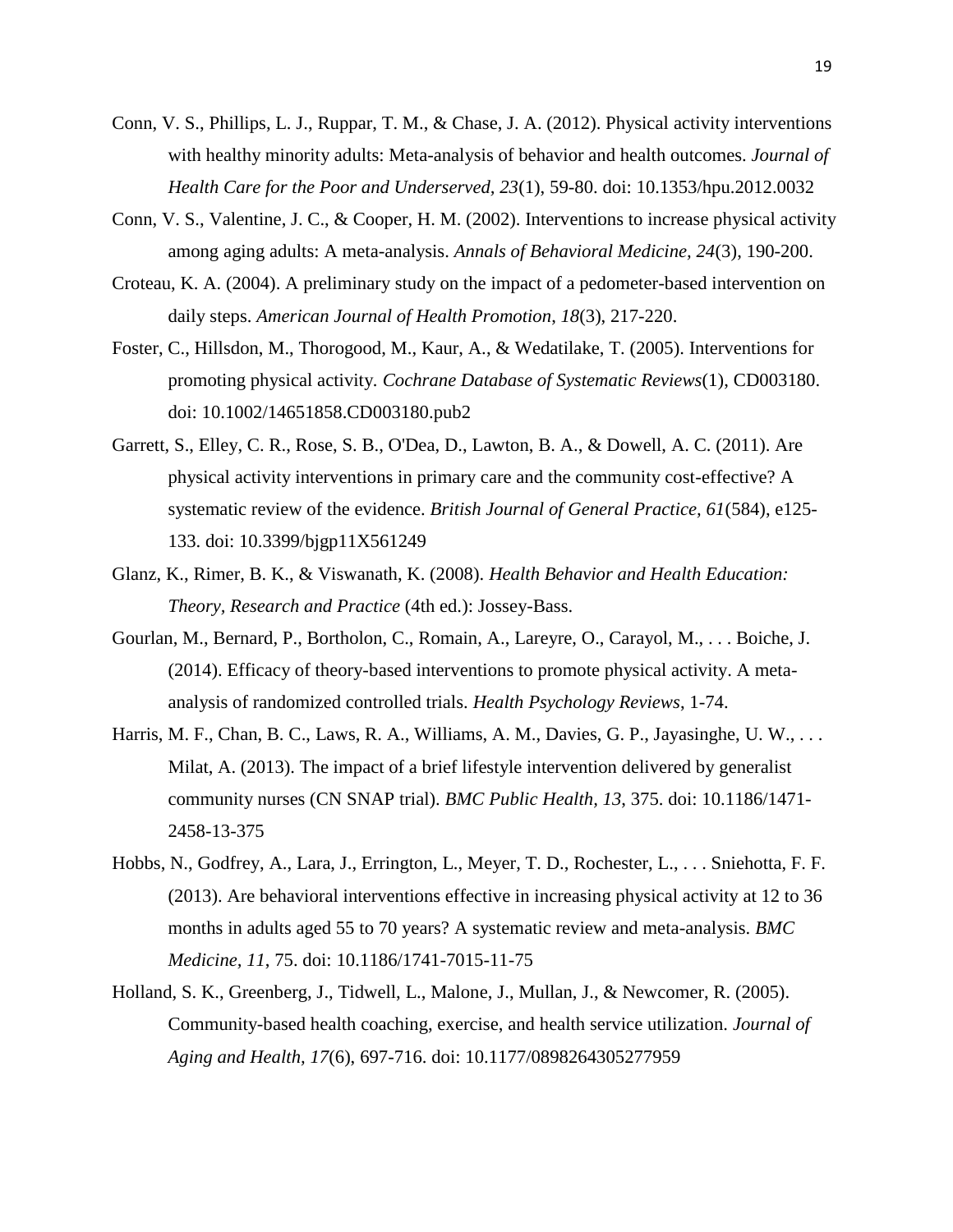- Huang, L. H., Chen, S. W., Yu, Y. P., Chen, P. R., & Lin, Y. C. (2002). The effectiveness of health promotion education programs for community elderly. *Journal of Nursing Research, 10*(4), 261-270.
- Lee, L. L., Arthur, A., & Avis, M. (2007). Evaluating a community-based walking intervention for hypertensive older people in Taiwan: a randomized controlled trial. *Preventive Medicine, 44*(2), 160-166. doi: 10.1016/j.ypmed.2006.09.001
- Leveille, S. G., Wagner, E. H., Davis, C., Grothaus, L., Wallace, J., LoGerfo, M., & Kent, D. (1998). Preventing disability and managing chronic illness in frail older adults: a randomized trial of a community-based partnership with primary care. *Journal of the American Geriatrics Society, 46*(10), 1191-1198.
- Marcus, B. H., Williams, D. M., Dubbert, P. M., Sallis, J. F., King, A. C., Yancey, A. K., . . . Claytor, R. P. (2006). Physical activity intervention studies: what we know and what we need to know: a scientific statement from the American Heart Association Council on Nutrition, Physical Activity, and Metabolism (Subcommittee on Physical Activity); Council on Cardiovascular Disease in the Young; and the Interdisciplinary Working Group on Quality of Care and Outcomes Research. *Circulation, 114*(24), 2739-2752. doi: 10.1161/circulationaha.106.179683
- Ogilvie, D., Foster, C. E., Rothnie, H., Cavill, N., Hamilton, V., Fitzsimons, C. F., & Mutrie, N. (2007). Interventions to promote walking: systematic review. BMJ*: British Medical Journal*, *334*(7605), 1204. doi: 10.1136/bmj.39198.722720.BE
- Orrow, G., Kinmonth, A.-L., Sanderson, S., & Sutton, S. (2012). Effectiveness of physical activity promotion based in primary care: systematic review and meta-analysis of randomised controlled trials. *BMJ: British Medical Journal (Overseas & Retired Doctors Edition), 344*(7850), 16-16. doi: 10.1136/bmj.e1389
- Peterson, J. (2005). Effects of a Physical Activity Intervention for Women. *Western Journal of Nursing Research, 27*(1), 93-110.
- Puddy, R. W. & Wilkins, N. (2011). *Understanding Evidence: Best Available Research Evidence. A Guide to the Continuum of Evidence of Effectiveness*. Atlanta, GA: Centers for Disease Control and Prevention.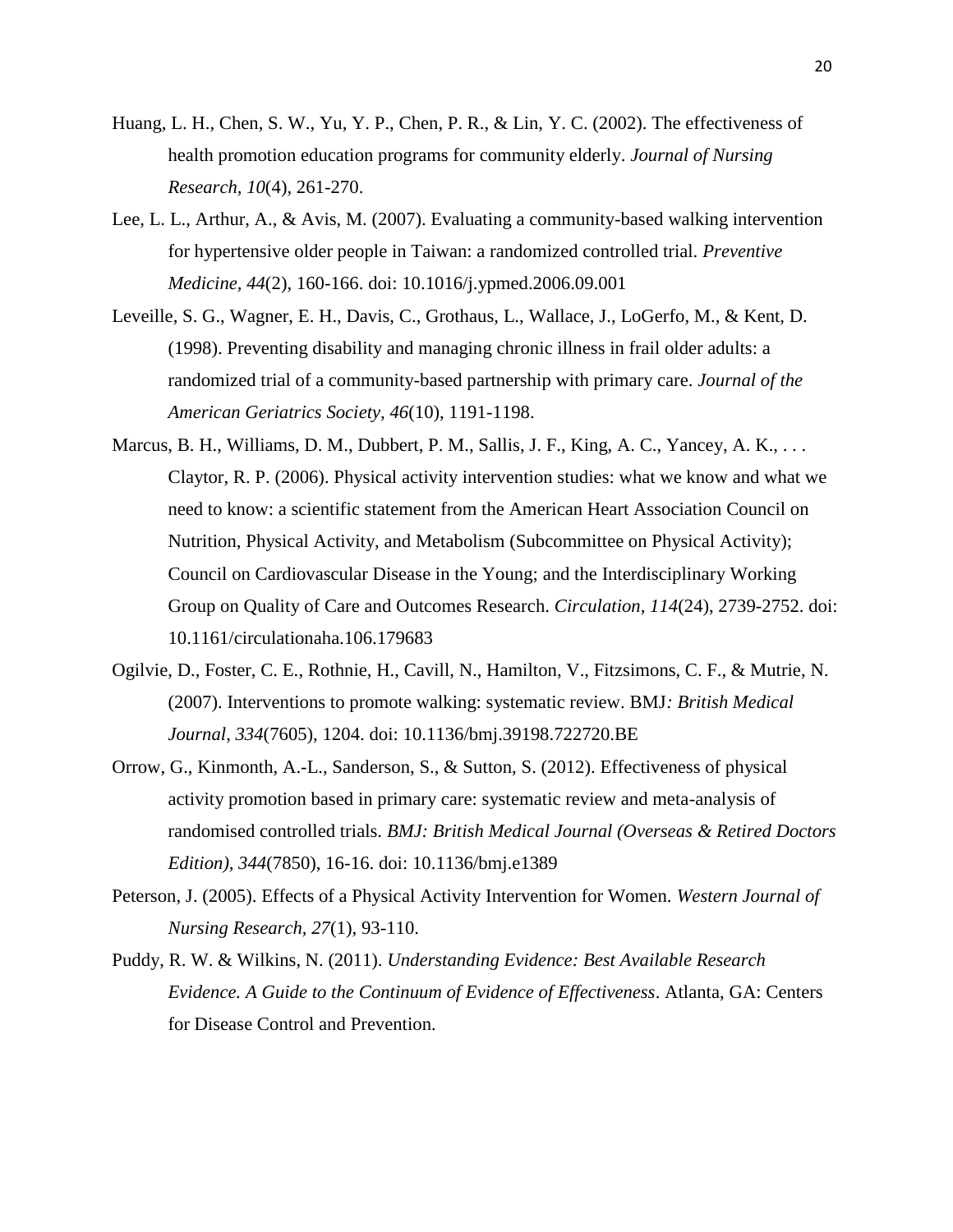- Robbins, L. B., Pender, N. J., Conn, V. S., Frenn, M. D., B, N. G., Nies, M. A., . . . Wilbur, J. (2001). Physical Activity in Nursing Research. *Journal of Nursing Scholarship, 33*(4), 315-321.
- Roux, L., Pratt, M., Lee, I. M., Bazzarre, T., & Buchne, D. (2014). Does Age Modify the Cost-Effectiveness of Community-Based Physical Activity Interventions? *Journal of Physical Activity & Health*. doi: 10.1123/jpah.2013-0167
- Roux, L., Pratt, M., Tengs, T. O., Yore, M. M., Yanagawa, T. L., Van Den Bos, J., . . . Buchner, D. M. (2008). Cost effectiveness of community-based physical activity interventions. *American Journal of Preventive Medicine*, *35*(6), 578-588. doi: 10.1016/j.amepre.2008.06.040
- Shaw, R., Fenwick, E., Baker, G., McAdam, C., Fitzsimons, C., & Mutrie, N. (2011). 'Pedometers cost buttons': the feasibility of implementing a pedometer based walking programme within the community. *BMC Public Health*, 11, 200. doi: 10.1186/1471- 2458-11-200
- Smith, C. A. (2012). *Evaluation of a Community-Based Osteoporosis Educational Program.* D.N.P., West Virginia University. Retrieved from http://search.ebscohost.com/login.aspx?direct=true&db=cin20&AN=2012250677&site=e host-live Available from EBSCOhost cin20 database.
- Speck, B. J., Hines-Martin, V., Stetson, B. A., & Looney, S. W. (2007). An environmental intervention aimed at increasing physical activity levels in low-income women. *Journal of Cardiovascular Nursing, 22*(4), 263-271. doi: 10.1097/01.JCN.0000278957.98124.8a
- Spetz, J. (2005). The cost and cost-effectiveness of nursing services in health care. *Nursing Outlook, 53*(6), 305-309. doi: 10.1016/j.outlook.2005.05.006
- Swartz, A. M., Strath, S. J., Bassett, D. R., Moore, J. B., Redwine, B. A., Groer, M., & Thompson, D. L. (2003). Increasing daily walking improves glucose tolerance in overweight women. *Preventative Medicine*, *37*(4), 356-362.
- Task Force on Community Preventive Services. (2002). Recommendations to increase physical activity in communities. *American Journal of Preventive Medicine*, *22*(4 Suppl), 67-72.
- Thompson, D. R., Chair, S. Y., Chan, S. W., Astin, F., Davidson, P. M., & Ski, C. F. (2011). Motivational interviewing: a useful approach to improving cardiovascular health?